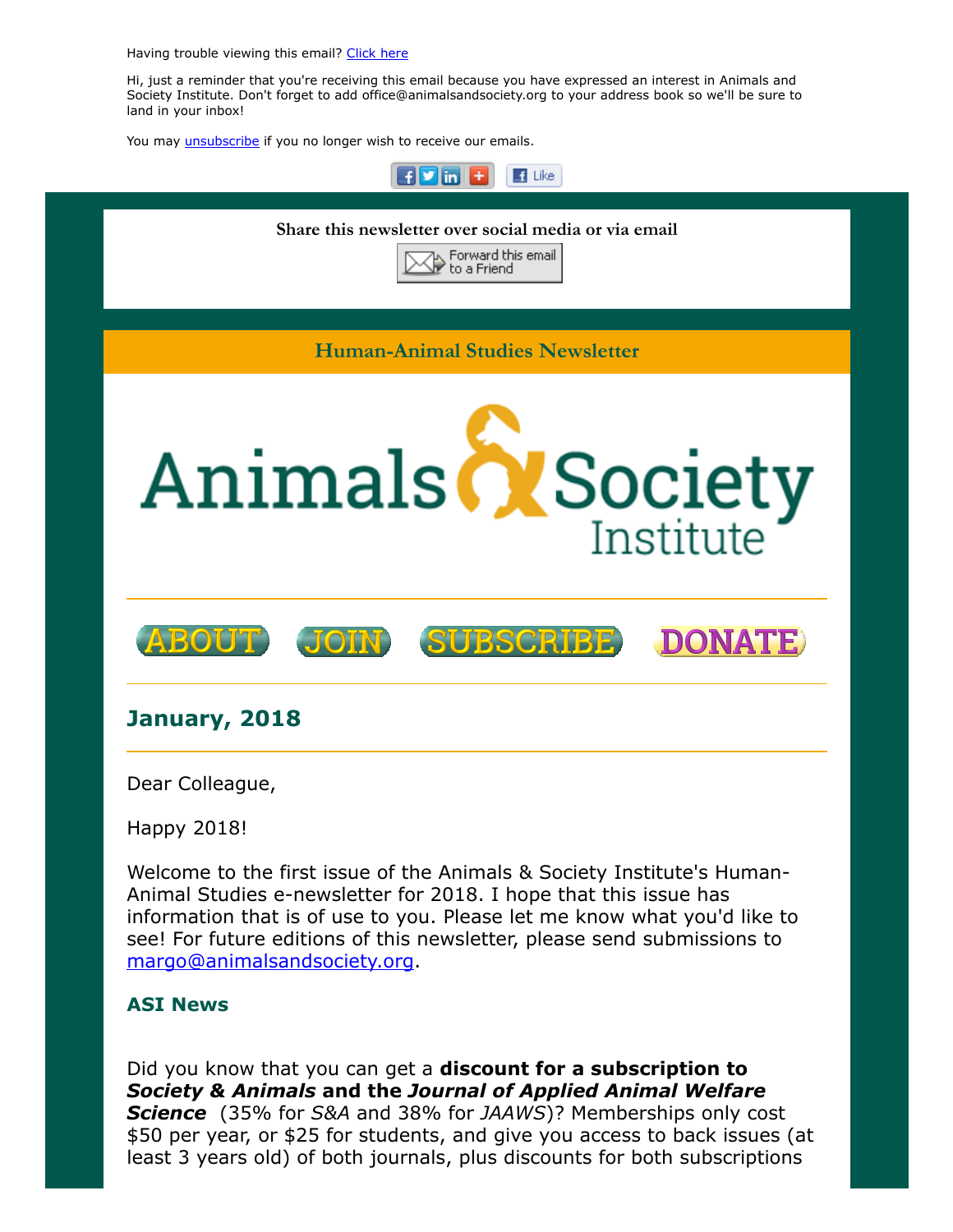to read current articles. What are you waiting for? [Join \(or renew\) now!](https://www.animalsandsociety.org/join-us/) Also makes a great gift for the scholar or student in your life!

The Animals & Society Institute and the Center for Advanced Study at the University of Illinois at Urbana-Champaign invite applications for the second annual **Human-Animal Studies Summer Institute** program for advanced graduate students and early career scholars pursuing research in Human-Animal Studies. This interdisciplinary program follows up on the successful six-week summer fellowship program, started by the Animals & Society Institute in 2007. This new program, inaugurated in 2017, is focused on graduate students and those in the first few years post-Ph.D. or other terminal degrees like M.F.A., M.S.W., D.V.M., or J.D., and will enable 25-30 participants to work on their dissertations or publications at the University of Illinois at Urbana-Champaign hosted by the Center for Advanced Study, for one intensive week. The Institute is directed by Jane Desmond (Resident Director), Kim Marra, Margo DeMello, and Kenneth Shapiro. We are excited to announce the following special guest speakers for 2018 Institute:

- Barbara J. King, Professor of Anthropology, College of William and Mary
- Kim TallBear, Canada Research Chair in Indigenous Peoples, Technoscience & Environment, Associate Professor; Faculty of Native Studies, University of Alberta
- Holly Hughes, Professor, School of Art and Design, University of Michigan
- Bill Lynn, Research Scientist, Marsh Institute at Clark University and Research alumnus), Fellow, NewKnowledge
- Yuka Suzuki, Associate Professor of Anthropology, Bard College
- Chris Green, Executive Director, Harvard Law School Animal Law & Policy Program(summer resident in Urbana-Champaign and University of Illinois Additional speakers to be announced

Application Deadline: February 15, 2018. Find out more, including [details about tuition and how to apply, here.](https://www.animalsandsociety.org/call-for-applications-2018-summer-institute-in-human-animal-studies/)

### HAS News

The 2018 MDPI-[Animals](http://www.mdpi.com/journal/animals) Travel Award sponsored by *Animals* has been established for postdoctoral researchers and PhD students to attend an international conference related to animal science in 2018. One awardee will be selected to receive 800 Swiss Francs. Nominations for this award are currently being accepted (until January 31). Please find the details on candidates' requirements and other criteria at **this link** and email your application to [animals@mdpi.com](mailto:animals@mdpi.com).

The [Institute for Humane Education](http://www.humaneeducation.org/) (IHE) is seeking new faculty to teach in its online graduate programs offered in partnership with Valparaiso University, beginning May 2018. We are looking for candidates to teach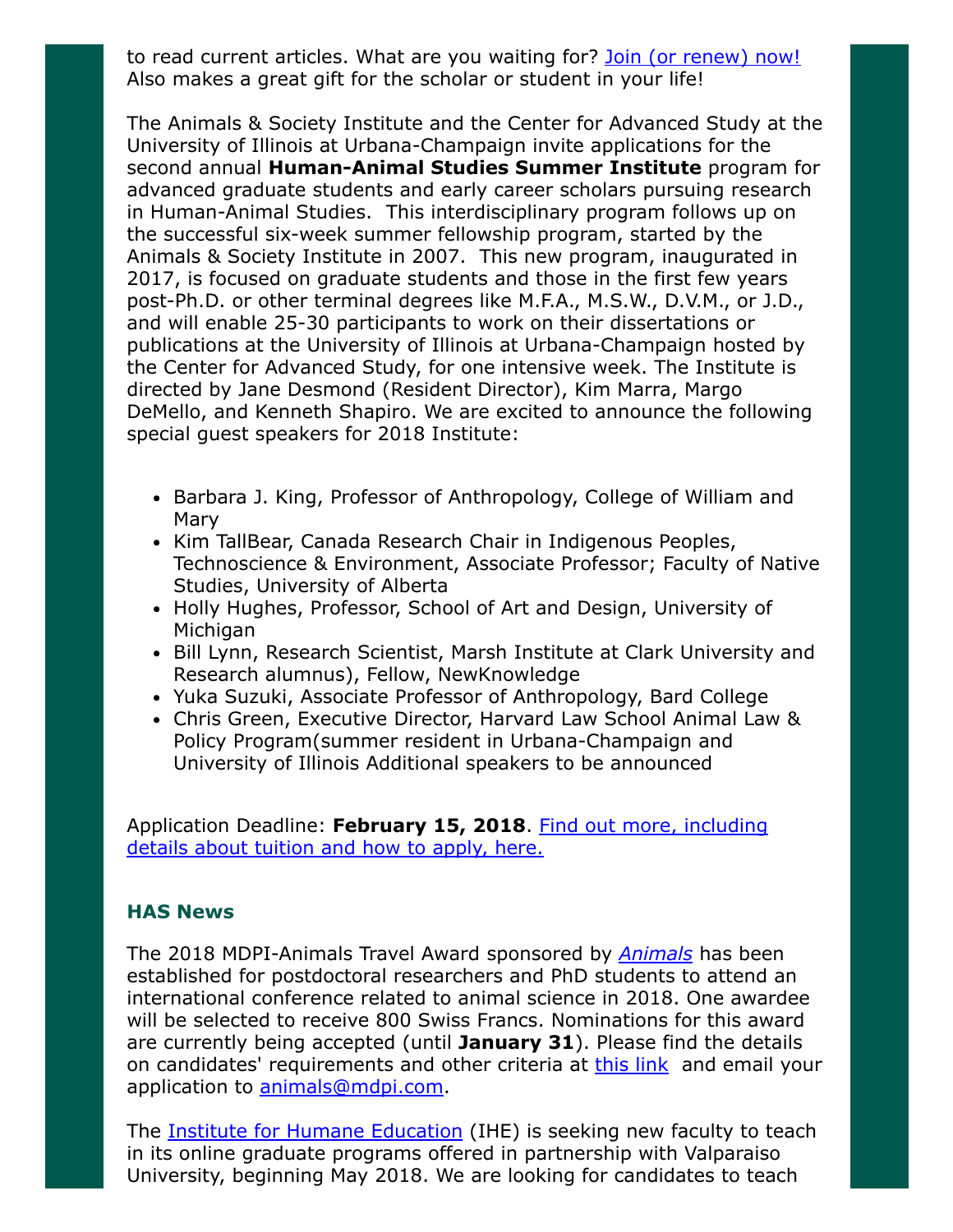one or both of the following courses: Environmental Ethics and/or Animal Protection. Qualified applicants will have a Ph.D. or Ed.D. in a field related to these subjects; experience teaching in an online format; a deep commitment to IHE's vision and mission; and an established track record of teamwork and collaboration with students, administration, and faculty peers. Please send a letter of interest and CV to: Sarah Speare at [sarah@humaneeducation.org](mailto:sarah@humaneeducation.org). This is a part-time adjunct position. IHE is an equal opportunity employer. Deadline to apply: January 31.

Artist Julia Schlosser is looking for participants for an online art piece dedicated to mourning animals called anilum: A Digital Candle-Lighting Memorial Experience. Become a part of an online community celebrating the lives and mourning the loss of the animals that are important to us. In order to participate, please give some information about an animal you wish to acknowledge (and a photo/optional). This could be a family pet, wildlife, factory farmed animal, road-killed animal, or any other animal who was important to you. When you are filling out the form you can be [as specific or general as you would like. You are welcome to participate as](https://anilum.art/animals/create) many times as you would like. These submissions will be incorporated into an interactive art experience in the [Remembering Animal](http://www.rememberinganimals.art/) exhibition at the California State University, Northridge Art Galleries, Feb. 10 to Mar. 17, 2018. If you are in the Los Angeles area, you are invited to join the organizers for these events at CSUN Art Galleries 18111 Nordhoff St. Northridge, CA 91330:

- Opening Reception: Saturday, Feb. 10 from 4 to 6 p.m.
- Gallery Talk: Monday, Feb. 12 at 10 a.m. with Julia Schlosser
- Artist Talk: Thursday, Feb. 22 at 11 a.m. with Curtis Bartone

This exhibit will look at the ways in which contemporary artists contemplate and investigate aspects of animal death, from the very personal loss of a companion animal to the "invisible" animal deaths we are constantly surrounded by including species extinction, factory farming and road killed animals. Highlights include Steve Baker's panoramic landscape diptychs featuring images of road killed animals, Curtis Bartone's evocative explorations of the global effects of species depletion and Emma Kisiel's photographed memorials to dead animals she encountered in daily life.

The deadline for applying to be a member of the Fall 2018 entering class of Anthrozoology Master's students at Canisius College is February 1. Information about the program, including a description of courses offered and the faculty, can be **found here**. The program is conducted in a modified online format, with students and faculty coming together at the beginning of each 15-week semester for a four-day series of meetings and workshops. During these four days, classes meet, and students attend professional development workshops, hear from a guest speaker, and get to know faculty and fellow students. The Master's program at Canisius College provides students an opportunity to network and learn alongside prominent members of the field. In addition to learning from leaders in the field, students take an active role in advancing the field by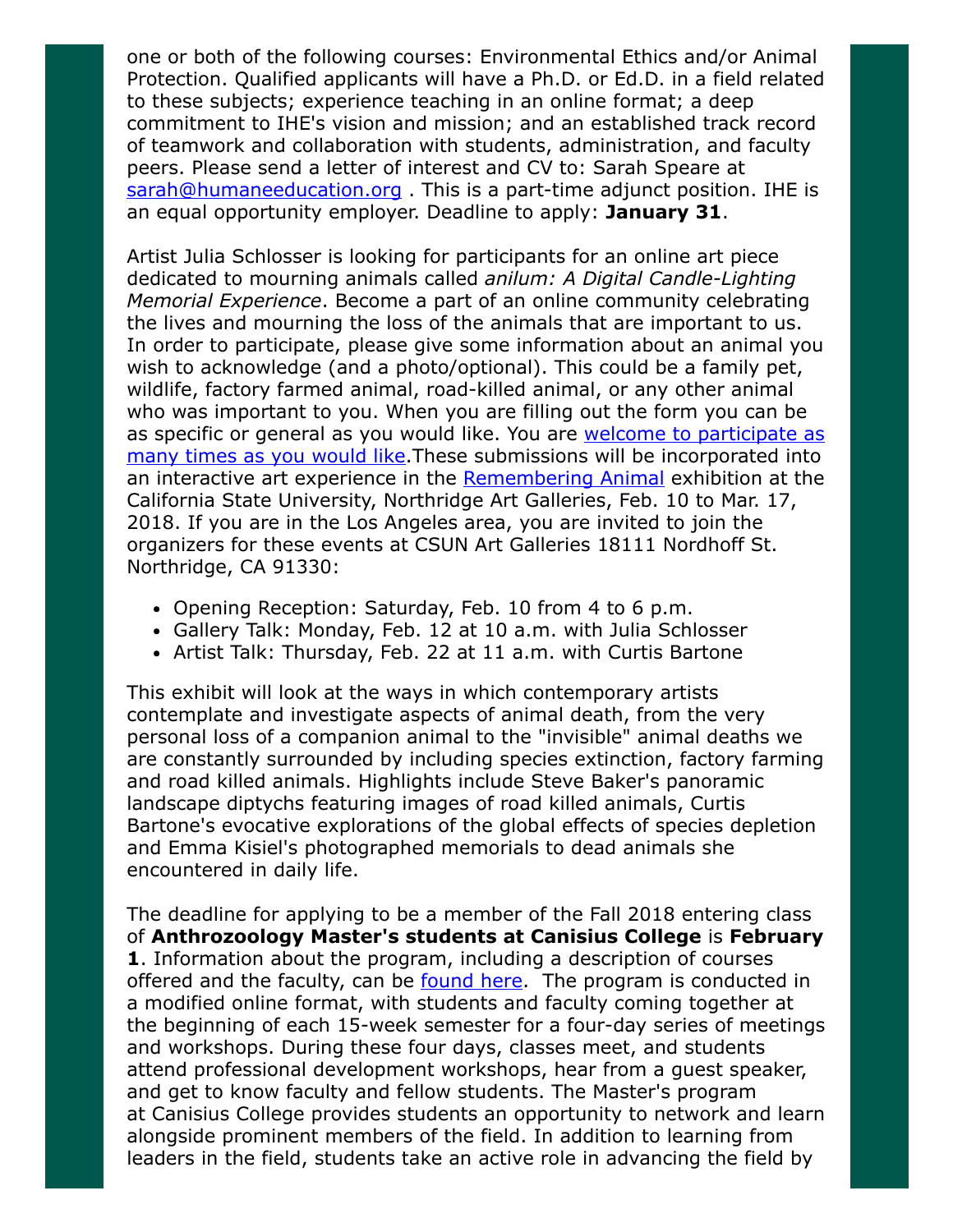presenting their work at national and international conferences and publishing their scholarship in academic journals. In addition, current Anthrozoology students and alumni produce the journal Animalia: An Anthrozoology Journal. Please contact [Dr. Christy Hoffman](mailto:hoffmanc@canisius.edu) if you would like more information about the program.

**[Courses on Animal Welfare Science, Ethics and Law](http://cawsel.com/)** (CAWSEL) is returning to St. Catharine's College for its 2018 edition, between the 9 and 21 of September. Please help us spread the news far and wide. Courses on Animal Welfare Science Ethics and Law is a professionally developed range of courses aimed at providing attendees with a broad appreciation of animal welfare science, ethics and law. The topics covered include:

- Welfare Concepts and Assessment, and Zoo Animal Welfare
- Law and Companion Animal and Horse Welfare.
- Principles of Ethics in Relation to Animal Use
- Farm Animal Welfare.

[Animal Charity Evaluators has begun a new program called The Animal](http://researchfund.animalcharityevaluators.org/) Advocacy Research Fund, which will award grants to advocacy groups, academics, and other qualified researchers to study effective animal advocacy. The application deadline for the next funding round is February 16. Before applying, ACE strongly recommends reviewing the website's [focus areas page to understand what types of proposals the organizatio](http://researchfund.animalcharityevaluators.org/intervention-research/)n is most interested in funding.

The American Association of State Colleges and Universities (AASCU) offers an annual [Japan Studies Institute](http://www.aascu.org/programs/JSI/) for faculty without prior experience in Japanese Studies, to encourage them to include Japan in their courses. The next institute will take place June 4-17, 2018, on the campus of San Diego State University; most of the cost of attending is covered by grant funding.For those of you who would like to develop a Japanese component into Human-Animal Studies course, this institute could prove very useful.

[Early applications for the MS in Animals and Public Policy \(MAPP\)](http://vet.tufts.edu/education/graduate-programs/degrees-offered/mapp/) program at the Cummings School of Veterinary Medicine at Tufts University are due February 1st (regular applications due April 1st) for the class starting Fall of 2018. The MAPP program is an intensive, 12-to-16 month graduate degree program that focuses on human-animal relationships and their implications for policy and community action. Students in the MAPP program develop research, analytical, and communication skills that empower them to promote the status and welfare of animals and deepen public understanding of the role of animals in society. Throughout the program, students have the opportunity to engage with researchers, practitioners, and alumni in their field of interest. MAPP graduates successfully pursue careers in policy making, law enforcement, advocacy, public education, research, animal shelter management, and applied animal behavior. They also have outstanding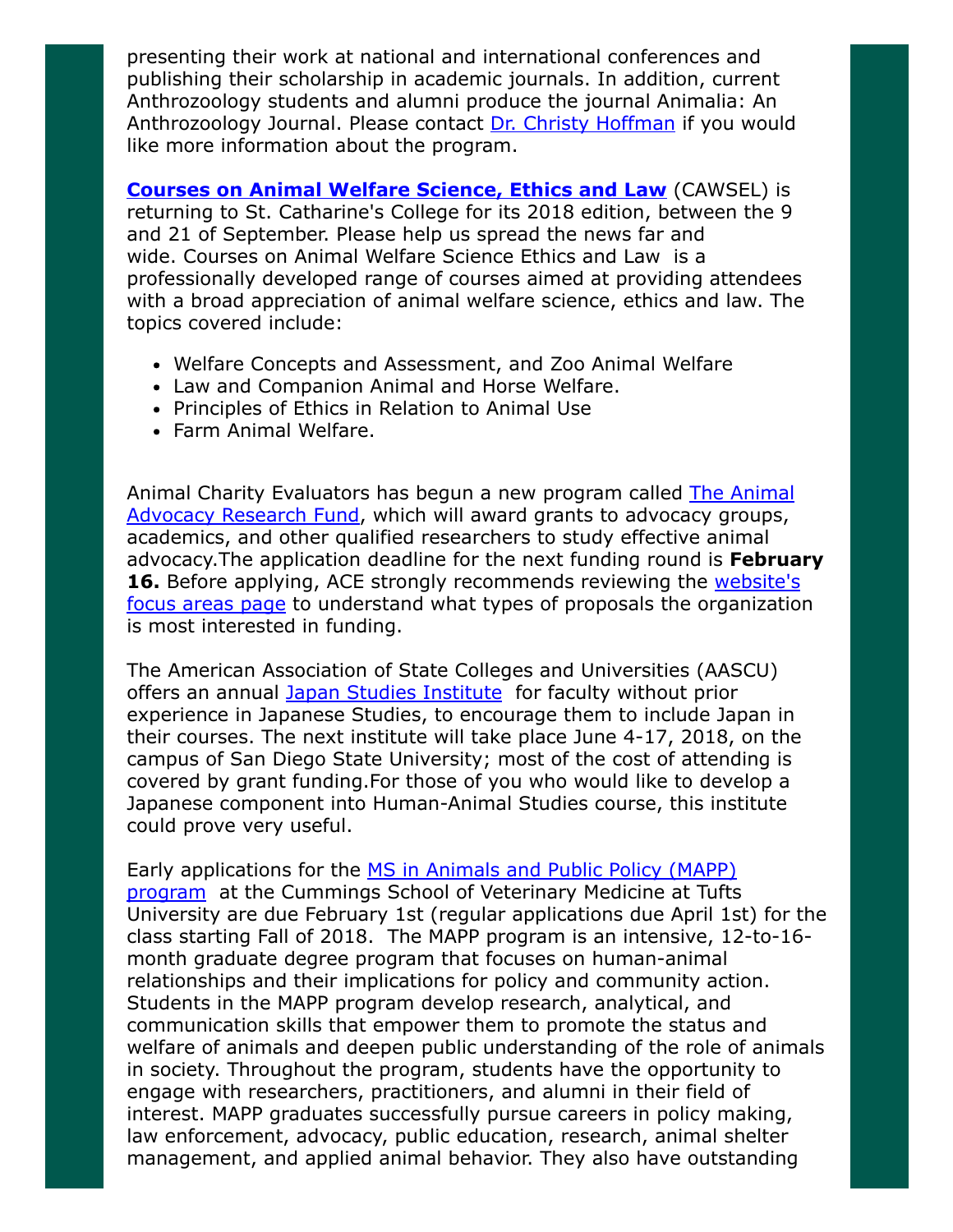success obtaining advanced training in PhD programs, law, and veterinary medicine. Application Deadlines: February 1 and April 1. Please contact [capp@tufts.edu](mailto:capp@tufts.edu) or 508-839-7991 for more information.

The NCSU Libraries and the American Society for the Prevention of Cruelty to Animals (ASPCA) have received a major grant award from the Council on Library and Information Resources (CLIR). The Libraries will partner with the ASPCA on the three-year project "'The Animal Turn': Digitizing Animal Protection and Human-Animal Studies Collections." A \$360,384 Digitizing Hidden Special Collections and Archives award from the CLIR will fund the digitization of some 239,000 pages of archival materials from the Libraries' nationally significant animal rights and welfare collections, and approximately 150,000 pages from the ASPCA's records documenting its history as a national leader in animal protection since its founding in 1866. Together, these important historical materials will become available to users and researchers through a single online access point, forming an unprecedented resource on human-animal studies that emphasizes the intersectionality between humans and nonhumans. The ASPCA records, along with the Libraries' holdings, will help scholars piece together a more complete historical narrative about animal protection and human-animal studies, and will allow researchers to identify new historical connections within the field.

Giovanni Aloi and Caroline Picard are co-editing a new series for the University of Minnesota Press titled [Art after Nature.](https://www.upress.umn.edu/press/press-releases/announcing-a-new-series-art-after-nature) Art after Nature maps new aesthetic territories defined by the humanities' recent ontological turn. In the face of the unprecedented shifts in humanity's conceived relationship with the natural world, modes of critical and political artistic engagement are adapting in response. As notions of pristine sublimity crumble, Art after Nature proposes to explore the consequences of this transition, further destabilizing anthropocentrism, and revealing the dark ecological fluidity of naturecultures. The urgency imposed by anthropogenic lenses of inquiry provides an ethical focus capable of applying productive pressure on practices and discourses alike. Within this framework, art theory, practice, and criticism become intersecting platforms upon which to map current philosophical waves. Books published in this series engage with the politics and contradictions of the Anthropocene as a concept in order to problematize recent and influential philosophical waves like animal studies, posthumanism, and speculative realism in relation to art writing and art making.

Paul Waldau will be once again teaching his course, The Animal-Human Divide, at Harvard University in Summer 2018.This course traces the history and shape of efforts to study nonhuman animals in today's educational institutions, including the fields of Animal Studies, Human-Animal Studies, Anthrozoology, Ethnozoology, Ethnoecology, Ethology, and Cognitive Sciences. Through this survey, students will explore how contemporary societies characterize the differences between humans and non-human animals. Students also have the opportunity to discuss the ethical debates about long-standing traditions of using nonhuman animals in, for example, scientific research or as food. Students also explore how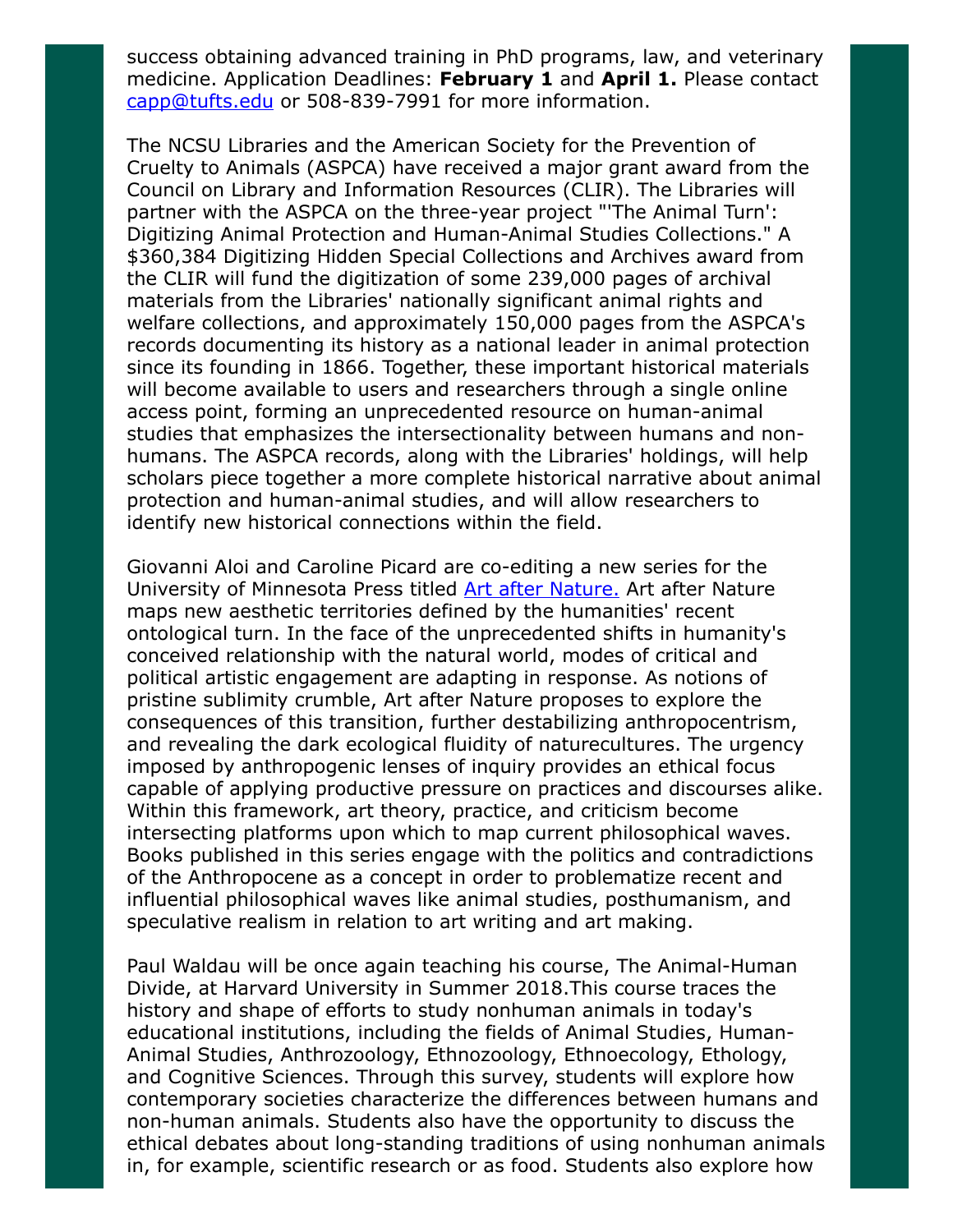various cultures' views of nonhuman animals differ from the views that now prevail in the United States and other early twenty-first century industrialized societies. Through such work, students use critical thinking skills to identify the assumptions that prevail in modern education when students are allowed to study nonhuman animals. Class sessions are discussion-based, and students undertake group work, significant writing, and an individual presentation. There are no prerequisites for this course, and both undergraduate-level students and those at a graduate level are welcome. If you are interested in taking this course, please email **Paul** Waldau directly.

[The Institute for Compassionate Conservation is offering a new elephant](http://compassionateconservationinstitute.org/)centric field course on compassionate conservation which will take place this summer in Thailand. The class will be taught by Dr. Liv Baker. Please [contact Dr. Baker](mailto:livbaker@compassionateconservationinstitute.org) for an application for the course. The deadline for applying is February 15.

## New Books

Following are some of the books coming out that we are excited about!

Alves, R. R. N., & Albuquerque, U. P. (Eds.). (2017). Ethnozoology: Animals in Our Lives. Academic Press. Ethnozoology: Animals In Our Lives represents the first book about this discipline, providing a discussion on key themes on human-animal interactions and their implications, along with recent major advances in research. Humans share the world with a bewildering variety of other animals, and have interacted with them in different ways. This variety of interactions (both past and present) is investigated through ethnozoology, which is a hybrid discipline structured with elements from both the natural and social sciences, as it seeks to understand how humans have perceived and interacted with faunal resources throughout history. In a broader context, ethnozoology, and its companion discipline, ethnobotany, form part of the larger body of the science of ethnobiology. In recent years, the importance of ethnozoological/ethnobiological studies has increasingly been recognized, unsurprisingly given the strong human influence on biodiversity. From the perspective of ethnozoology, the book addresses all aspects of human connection, animals and health, from its use in traditional medicine, to bioprospecting derivatives of fauna for pharmaceuticals, with expert contributions from leading researchers in the field.

## Barstow, G. (2017). Food of Sinful Demons: Meat, Vegetarianism, and the Limits of Buddhism in Tibet. Columbia University Press.

Food of Sinful Demons shows the centrality of vegetarianism to the cultural history of Tibet through specific ways in which nonreligious norms and ideals shaped religious beliefs and practices. Barstow offers a detailed analysis of the debates over meat eating and vegetarianism, from the first references to such a diet in the tenth century through the Chinese invasion in the 1950s. He discusses elements of Tibetan Buddhist thought-including monastic vows, the Buddhist call to compassion, and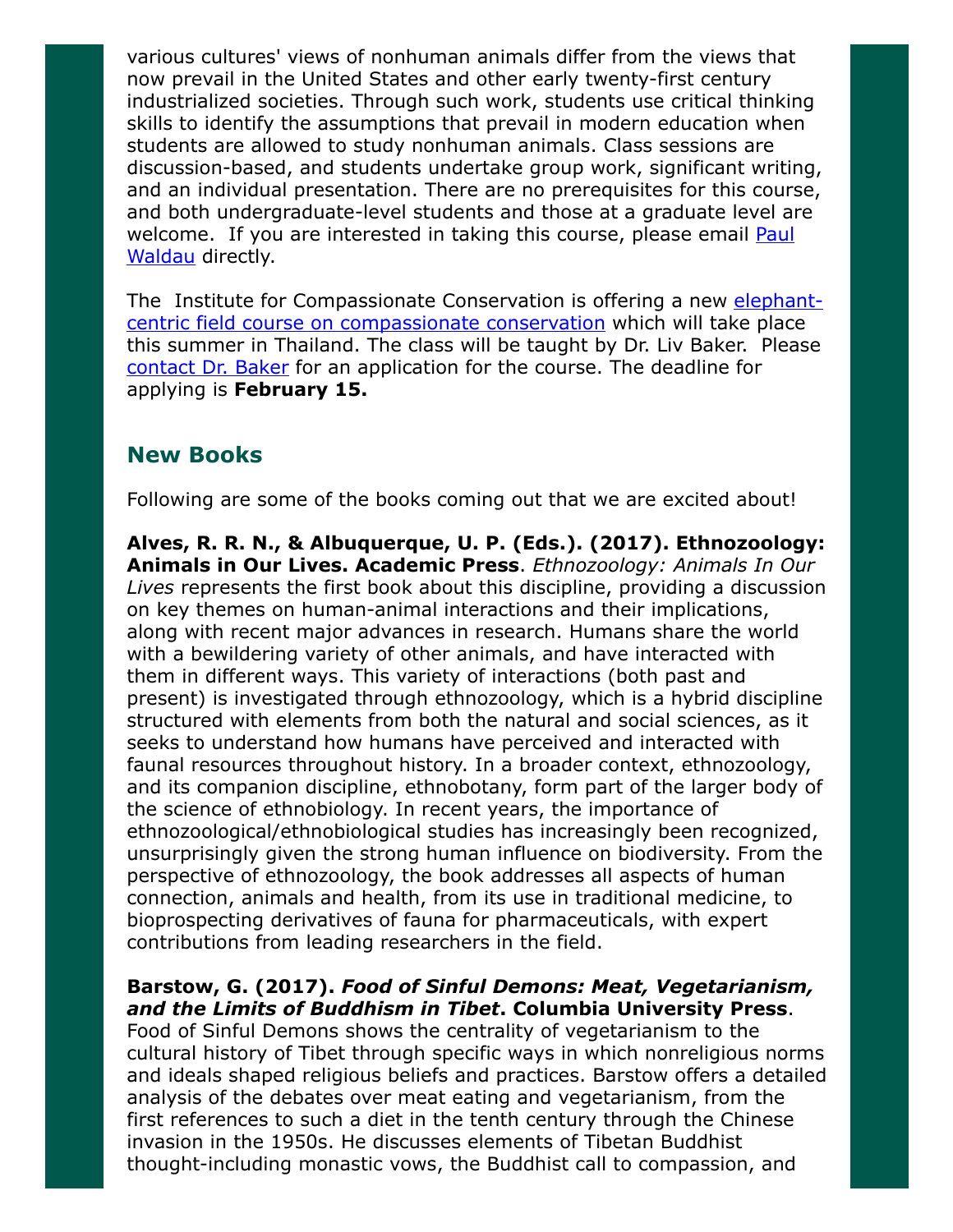tantric antinomianism-that see meat eating as morally problematic. He then looks beyond religious attitudes to examine the cultural, economic, and environmental factors that oppose the Buddhist critique of meat, including Tibetan concepts of medicine and health, food scarcity, the display of wealth, and idealized male gender roles. Barstow argues that the issue of meat eating was influenced by a complex interplay of factors, with religious perspectives largely supporting vegetarianism while practical concerns and secular ideals pulled in the other direction. He concludes by addressing the surge in vegetarianism in contemporary Tibet in light of evolving notions of Tibetan identity and resistance against the central Chinese state. The first book to discuss this complex issue, Food of Sinful Demons is essential reading for scholars interested in Tibetan religion, history, and culture as well as global food history.

Bjorkdahl, K. and A.C. Parrish. (2017). Rhetorical Animals: Boundaries of the Human in the Study of Persuasion (Ecocritical Theory and Practice). Lexington Books. For this edited volume, the editors solicited chapters that investigate the place of nonhuman animals in the purview of rhetorical theory; what it would mean to communicate beyond the human community; how rhetoric reveals our "brute roots." In other words, this book investigates themes that enlighten us about likely or possible implications of the animal turn within rhetorical studies. The present book is unique in its focus on the call for nonanthropocentrism in rhetorical studies. Although there have been many hints in recent years that rhetoric is beginning to consider the implications of the animal turn, as yet no other anthology makes this its explicit starting point and sustained objective. Thus, the various contributions to this book promise to further the ongoing debate about what rhetoric might be after it sheds its long-standing humanistic bias.

Campbell, D. I., & Whittle, P. M. (2017). Resurrecting Extinct Species: Ethics and Authenticity. Springer. This book is about the philosophy of de-extinction. To make an extinct species 'de-extinct' is to resurrect it by creating new organisms of the same, or similar, appearance and genetics. The book describes current attempts to resurrect three species, the aurochs, woolly mammoth and passenger pigeon. It then investigates two major philosophical questions such projects throw up. These are the Authenticity Question-'will the products of de-extinction be authentic members of the original species?'-and the Ethical Question-'is de-extinction something that should be done?' The book surveys and critically evaluates a raft of arguments for and against the authenticity or de-extinct organisms, and for and against the ethical legitimacy of de-extinction. It concludes, first, that authentic deextinctions are actually possible, and second, that de-extinction can potentially be ethically legitimate, especially when deployed as part of a 'freeze now and resurrect later' conservation strategy.

Cohen, M. and Y. Otomo. Eds. (2017). Making Milk: The Past, Present and Future of Our Primary Food. Bloomsbury Academic. What is milk? Who is it for, and what work does it do? This collection of articles bring together an exciting group of the world's leading scholars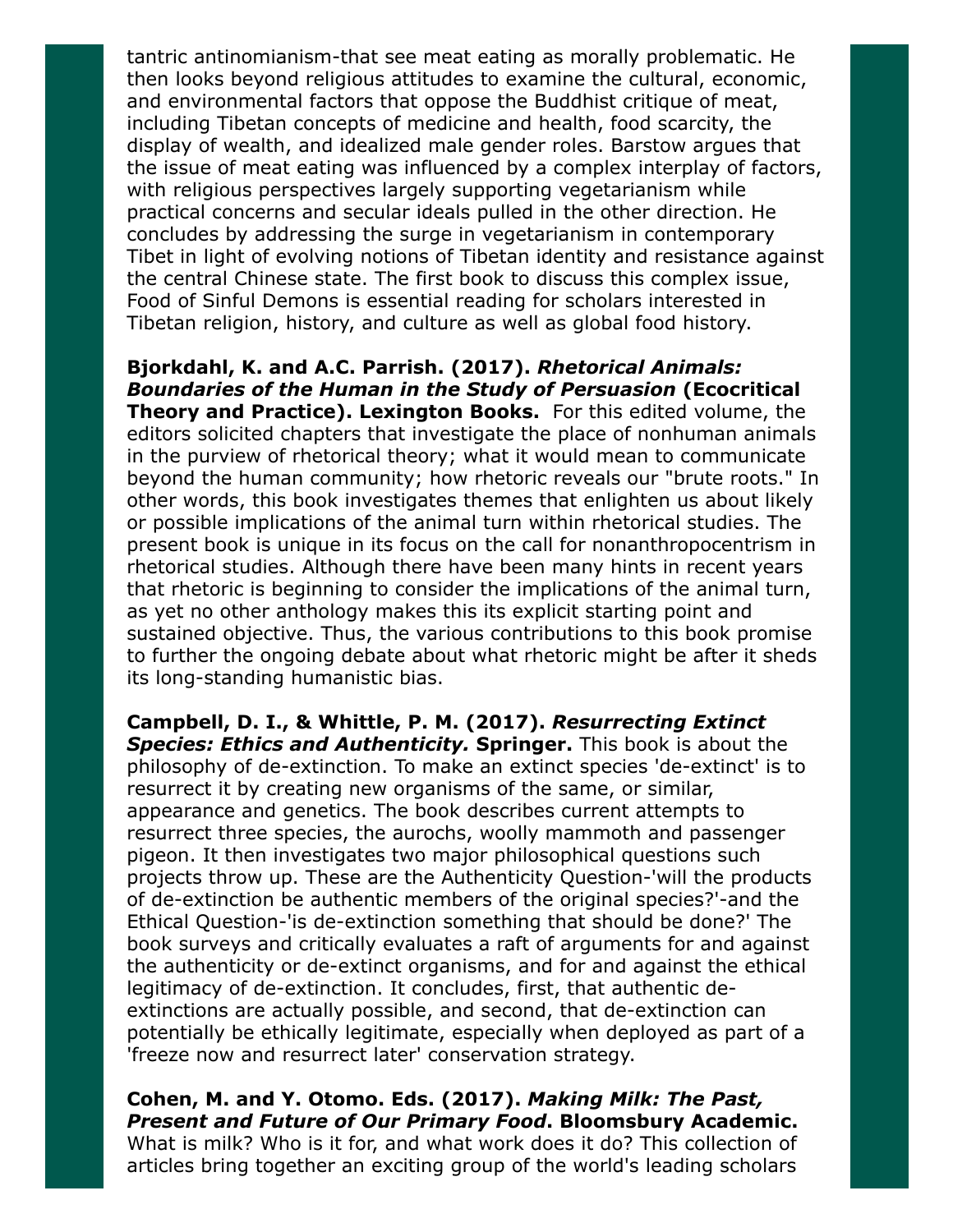from different disciplines to provide commentaries on multiple facets of the production, consumption, understanding and impact of milk on society. The book frames the emerging global discussion around philosophical and critical theoretical engagements with milk. In so doing, various chapters bring into consideration an awareness of animals, an aspect which has not yet been incorporated in these debates within these disciplines so far. This brand new research from scholars includes writing from an array of perspectives, including jurisprudence, food law, history, geography, art theory, and gender studies. It will be of use to professionals and researchers in such disciplines as anthropology, visual culture, cultural studies, development studies, food studies, environment studies, critical animal studies, and gender studies.

McKay, R. and J. Miller eds. (2017). Werewolves, Wolves and the Gothic. University of Wales Press. Wolves are familiar figures in the Gothic imagination, creatures of pure animality that, when combined with the human in the form of the werewolf, offer powerful opportunities to explore complicated anxieties surrounding difference. This is the first volume that deals with the appearance of werewolves and wolves in literary and cultural texts from the mid-nineteenth century to the present. Drawing on representations of werewolves and wolves in literature, film, television, and visual culture, the essays investigate the key texts of the lycanthropic canon alongside lesser-known works from the 1890s to the present. The result is an innovative study that is both theoretically aware and historically nuanced, featuring an international list of established and emerging scholars based in Britain, Europe, North America, and Australia.

Ohrem, D., & Bartosch, R. (2017). Beyond the Human-Animal **Divide: Creaturely Lives in Literature and Culture. Palgrave.** This volume explores the potential of the concept of the creaturely for thinking and writing beyond the idea of a clear-cut human-animal divide, presenting innovative perspectives and narratives for an age which increasingly confronts us with the profound ecological, ethical and political challenges of a multispecies world. The text explores written work such as Samuel Beckett's Worstward Ho and Michel Foucault's The Order of Things, video media such as the film "Creature Comforts" and the video game Into the Dead, and photography. With chapters written by an international group of philosophers, literary and cultural studies scholars, historians and others, the volume brings together established experts and forward-thinking early career scholars to provide an interdisciplinary engagement with ways of thinking and writing the creaturely to establish a postanthropocentric sense of human-animal relationality.

#### Johnson, L. (2017). Race Matters, Animal Matters: Fugitive Humanism in African America, 1840-1930. Routledge. Race

Matters, Animal Matters challenges one of the grand narratives of African American studies: that African Americans rejected racist associations of blackness and animality through a disassociation from animality. Analyzing canonical texts written by Frederick Douglass, Charles Chesnutt, Ida B. Wells, and James Weldon Johnson alongside slaughterhouse lithographs, hunting photography, and sheep "husbandry"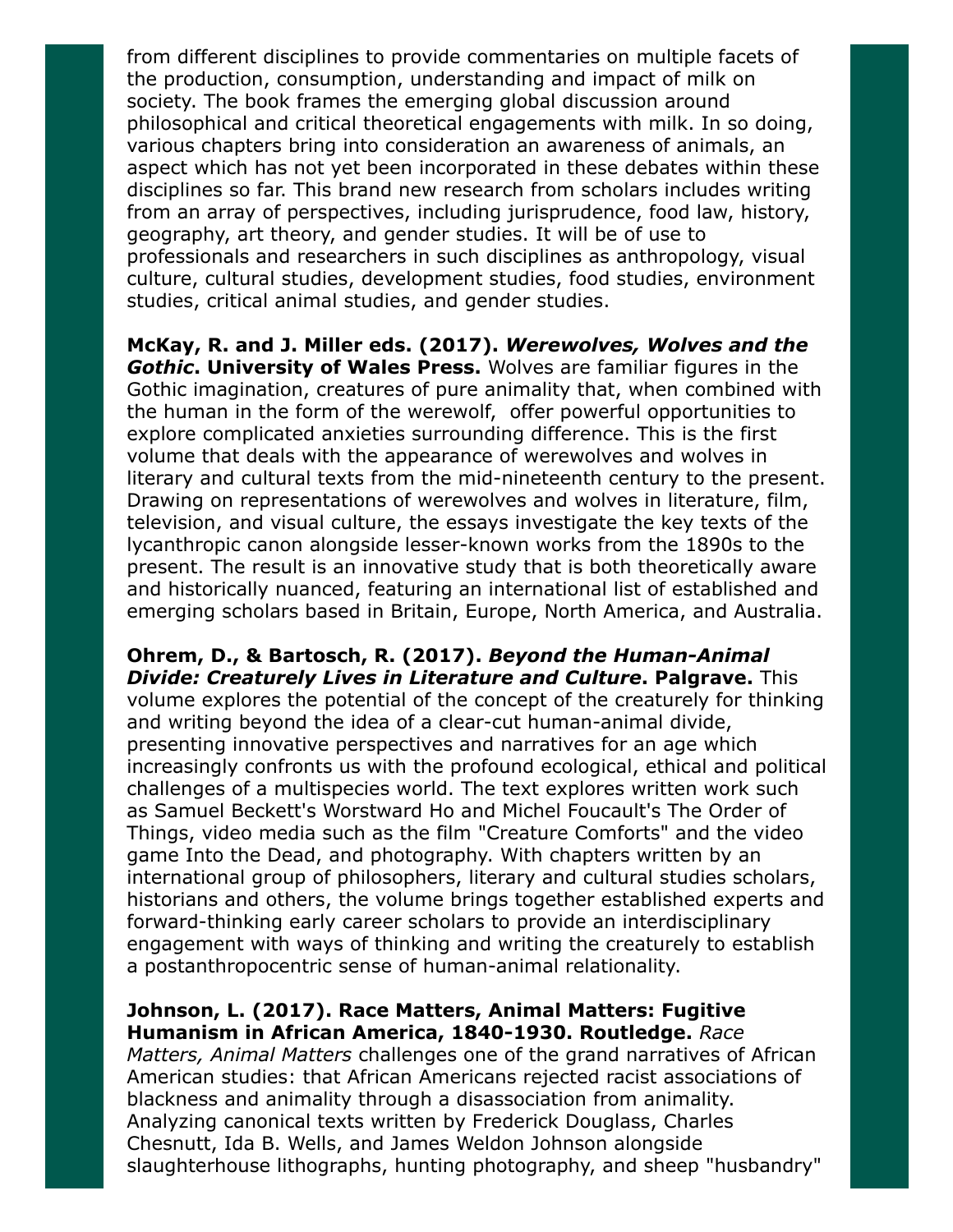manuals, Lindgren Johnson argues instead for a critical African American tradition that at pivotal moments reconsiders and recuperates discourses of animality weaponized against both African Americans and animals. Johnson articulates a theory of "fugitive humanism" in which these texts flee both white and human exceptionalism, even as they move within and seek out a (revised) humanist space. Fugitive humanism reveals how an interspecies ethics develops in these African American responses to violent dehumanization. Illuminating those moments in which the African American canon exceeds human exceptionalism, Race Matters, Animal Matters ultimately shows how these black engagements with animals and animality are not subsequent to efforts for racial justice - a mere extension of the abolitionist or antilynching movements- but, to the contrary, are integral to those efforts. This black- authored temporality challenges widely accepted humanist approaches to the relationship between racial and animal justice as it anticipates and even critiques the valuable insights that animal studies and posthumanism have to offer in our current moment.

#### Rogers, E., & Stern, A. W. (Eds.). (2017). Veterinary Forensics: Investigation, Evidence Collection, and Expert Testimony. CRC

Press. Veterinary Forensics: Investigation, Evidence Collection, and Expert Testimony will provide anyone involved in an investigation of an animal involved crime or civil action with the knowledge and tools that can give guidance for their actions in completing a forensic investigation. All 50 U.S. states, and numerous countries around the world, have laws against animal abuse and cruelty. Law enforcement agents, veterinarians, the judiciary, attorneys and forensic scientists may be involved in cases of animal cruelty, neglect or human crimes that may have an animal element. Additionally, the animal can be the victim, suspect or in some instances the witness of a crime. Given that acquittal or conviction is dependent upon the nature and veracity of the evidence, the quality of the evidence in an animal-related crime investigation must be beyond reproach. Veterinary Forensics fills the void of applied, real-world investigative techniques for the collection and presentation of veterinary forensic medical and scientific information. It will be a welcome reference to both the student and professional in the understanding all relevant evidentiary, investigative, and legal elements of the discipline.

Scanes, C. and Toukhsati, S. (2017). Animals and Human Society. Academic Press. Animals and Human Society provides a solid, scientific, research-based background to advance understanding of how animals impact humans. As a resource for both science and non-science majors (including students planning to major in or studying animal science, preveterinary medicine, animal behavior, conservation biology, ecotoxicology, epidemiology and evolutionary biology), the book can be used as a text for courses in Animals and Human Society or Animal Science, or as supplemental material for an Introduction to Animal Science. The book offers foundational background to those who may have little background in animal agriculture and have focused interest on companion animals and horses.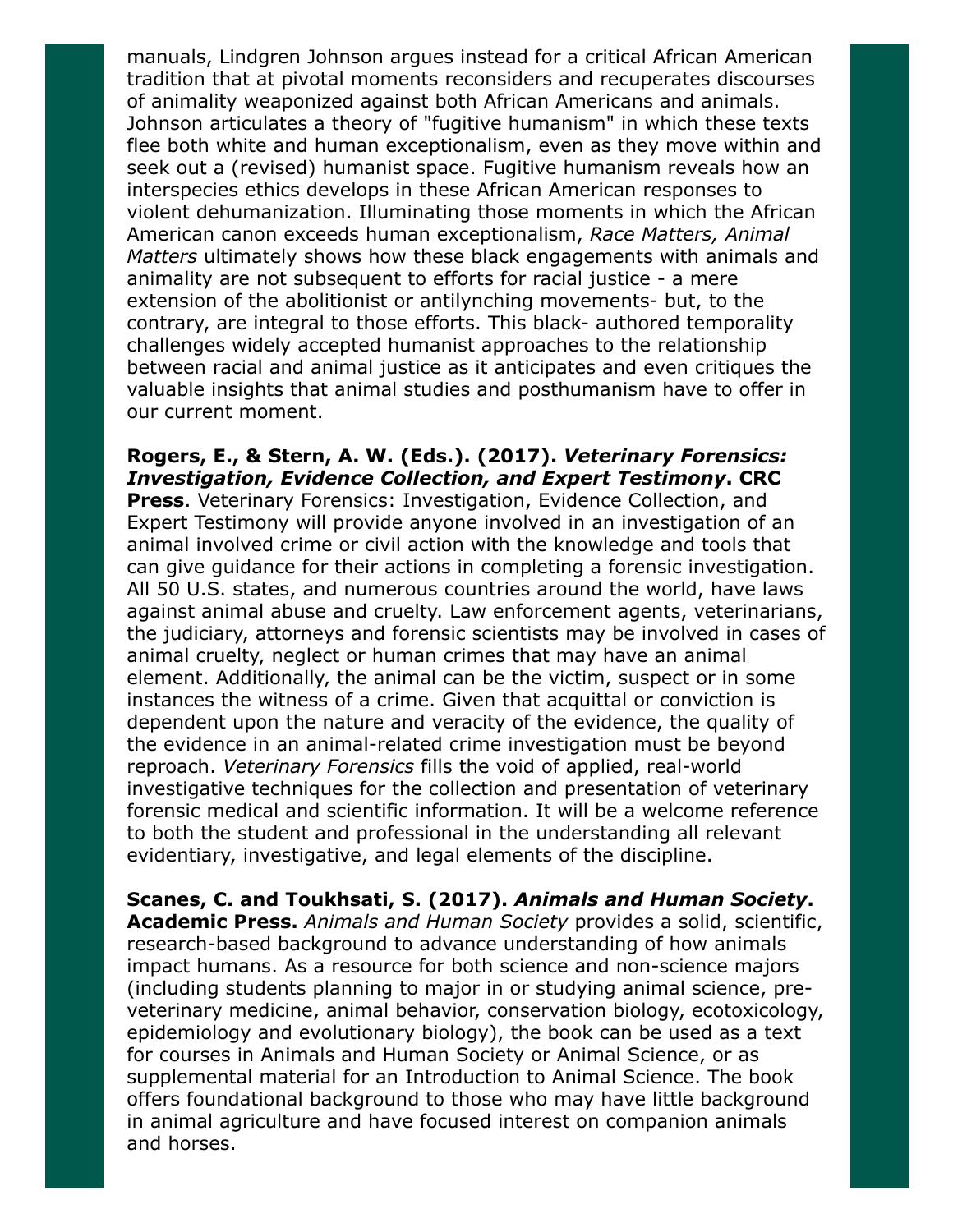### Schatz, JL and S. Parson, (2017). Superheroes and Critical Animal Studies: The Heroic Beasts of Total Liberation. Rowman &

Littlefield. Superheroes and Critical Animal Studies explores and puts into dialogue two growing field of studies, comic studies and critical animal studies. The book's aim is to create a form of praxis that people can use to actualize many of the values superheroes strive to protect. To this end, contributor chapters are divided into sections on the foundation of superhero representation and how to teach it, criticisms of particular superheroes and how they fall short of truly protecting the planet, and interpretations of specific characters that can be read to produce a positive orientation to the nonhuman world and craft strategies to promote liberation in the real world. Altogether, the book produces a form of scholarship on the media that is both intersectional in scope and tailored to have an impact on the reader beyond theorizing superheroes for theorization's sake.

Woods, A., Bresalier, M., Cassidy, A., & Dentinger, R. M. (2017). Animals and the Shaping of Modern Medicine: One Health and its Histories. Springer. This book breaks new ground by situating animals and their diseases at the very heart of modern medicine. In demonstrating their historical significance as subjects and shapers of medicine, it offers important insights into past animal lives, and reveals that what we think of as 'human' medicine was in fact deeply zoological. Each chapter analyses an important episode in which animals changed and were changed by medicine. Ranging across the animal inhabitants of Britain's zoos, sick sheep on Scottish farms, unproductive livestock in developing countries, and the tapeworms of California and Beirut, they illuminate the multi-species dimensions of modern medicine and its rich historical connections with biology, zoology, agriculture and veterinary medicine. The modern movement for One Health - whose history is also analyzed - is therefore revealed as just the latest attempt to improve health by working across species and disciplines. This book will appeal to historians of animals, science and medicine, to those involved in the promotion and practice of One Health today.

Appleby, M.C., A.S. Olsson, and F. Galindo. (2018). Animal Welfare, 3rd Edition. CABI. Updated and revised, this bestselling textbook continues to provide a broad introduction to the key topics in the welfare of animals both large and small, farm and companion, wild and zoo. It retains all the popular features of the previous editions with coverage of key issues such as ethics, animal pain and injury, health and disease, social conditions, and welfare dilemmas and problems. Importantly, it also offers practical advice for welfare assessment, with a full section dedicated to the implementation of solutions. With contributions from renowned international experts and a new editorial team, Animal Welfare, 3rd Edition is an essential resource for students and researchers in animal and veterinary sciences and other disciplines considering the science and practice of animal welfare, and for practitioners and decision-makers worldwide.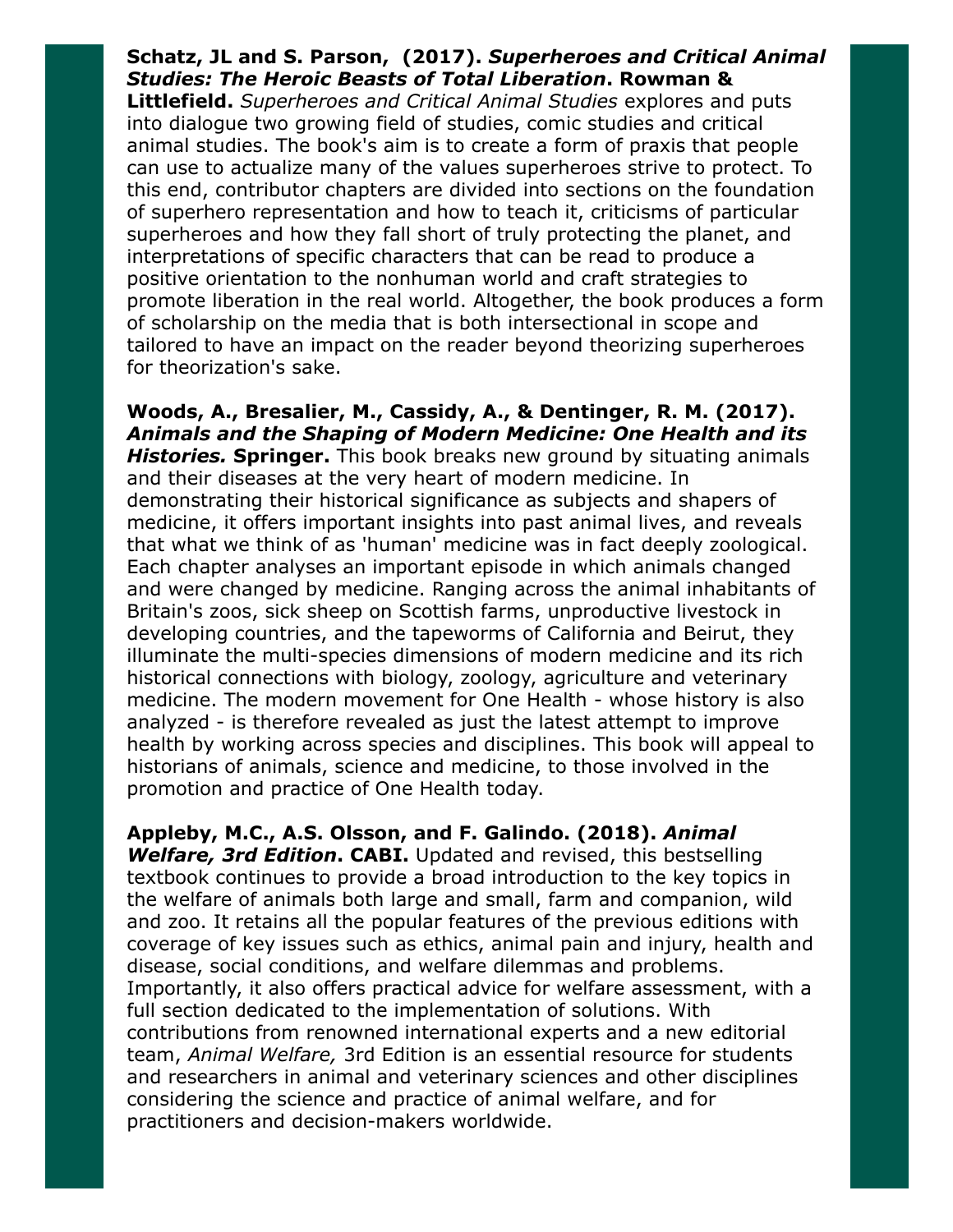CABI are offering a 25% discount for members of the Animals & Society Institute- simply enter the code CCAW25 at the checkout [at this link](https://www.cabi.org/bookshop/book/9781786390202?utm_source=society&utm_campaign=6vet_2vda_7link_2text_0118_Appleby_ASI) before March 15. For teachers wishing to use Animal Welfare as a course text, please contact [marketing@cabi.org](mailto:marketing@cabi.org) .

(All summaries taken from publishers' websites.)

## New Research

Following are some of the latest research articles in the field of humananimal studies:

- Aaltola, E. (2018). Varieties of Empathy: Moral Psychology and Animal Ethics.
- Altman, M. C., & Coe, C. D. (2017). Wolves, Dogs, and Moral Geniuses: Anthropocentrism Anthropocentrism in Schopenhauer and Freud. In The Palgrave Schopenhauer Handbook (pp. 447-471). Palgrave Macmillan, Cham.
- Andrews, N. (2018). How Cognitive Frames about Nature May Affect Felt Sense of Nature Connectedness. Ecopsychology.
- Apps, K., Dimmock, K., & Huveneers, C. (2018). Turning wildlife experiences into conservation action: Can white shark cage-dive tourism influence conservation behaviour?. Marine Policy, 88, 108- 115.
- Ashley, M. A. (2018). In Communion with God's Sparrow: Incorporating Animal Agency into the Environmental Vision of Laudato Sí. Sophia, 1-16.
- Binfet, J. T., Silas, H. J., Longfellow, S. W., & Widmaier-Waurechen, K. (2018). When Veterinarians Support Canine Therapy: Bidirectional Benefits for Clinics and Therapy Programs. Veterinary sciences, 5(1), 2.
- Blanchett, M. (2018). Investigating the use of GIS for monitoring visitor effects and enclosure use of captive birds in a mixed species, free-ranging aviary at Lowry Park Zoo, Tampa FL (Doctoral dissertation).
- Bloch, I. (2018). Animal ethics in the 19th century and Swiss animal protection law. Schweizer Archiv fur Tierheilkunde, 160(1), 51-56.
- Bright, M. A., Huq, M. S., Spencer, T., Applebaum, J. W., & Hardt, N. (2018). Animal cruelty as an indicator of family trauma: Using adverse childhood experiences to look beyond child abuse and domestic violence. Child Abuse & Neglect, 76, 287-296.
- Cairns, K., & Johnston, J. (2018). On (not) knowing where your food comes from: meat, mothering and ethical eating. Agriculture and Human Values, 1-12.
- Carver, E. M. (2017). Captive Audiences: Interactions Between Visitors and Bonobos at the San Diego Zoo (Doctoral dissertation, San Diego State University).
- Caviola, L., Everett, J. A., & Faber, N. (2018). The Moral Standing of Animals: Towards a Psychology of Speciesism.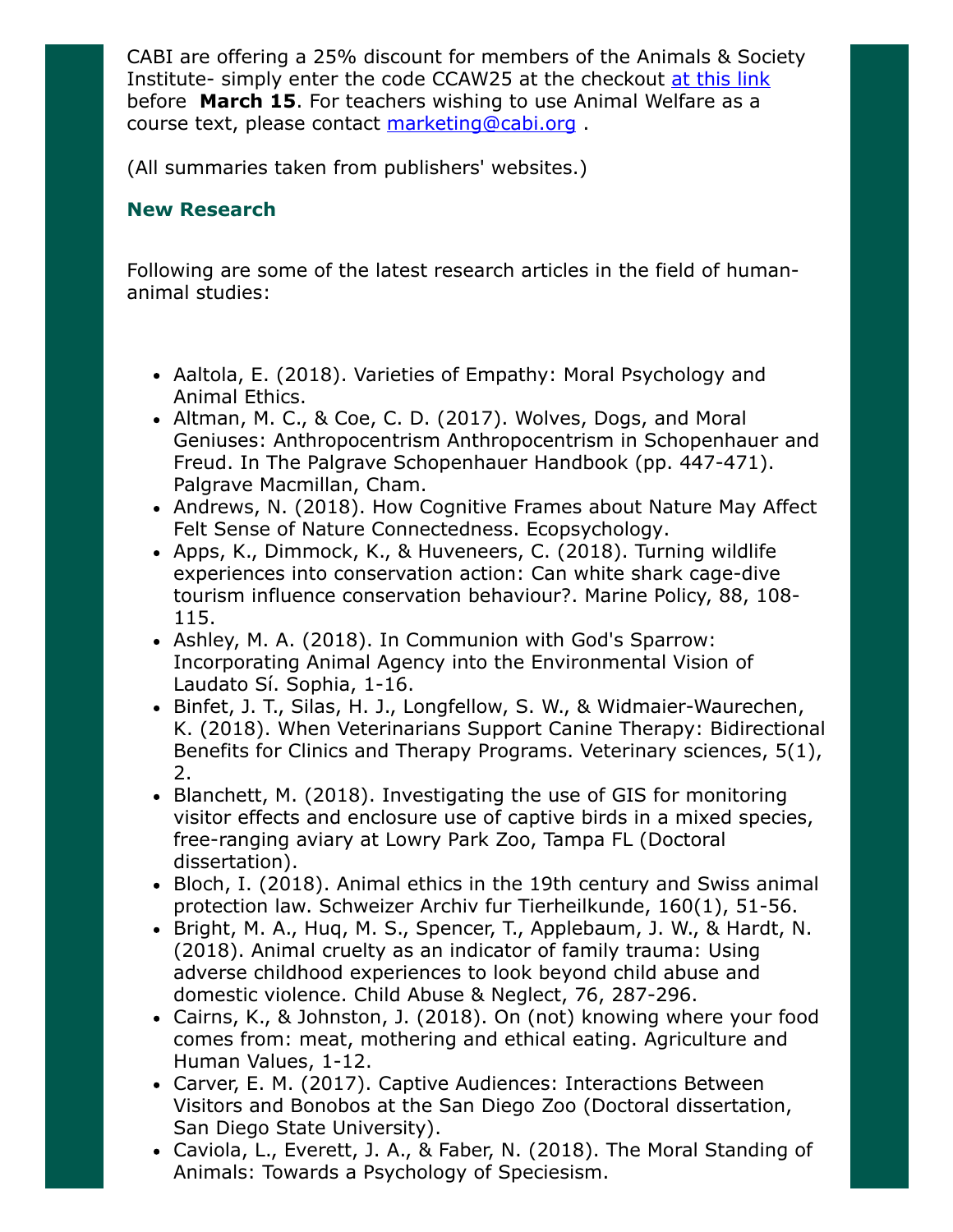- Chiandetti, C. (2018). Chickens play to the crowd. Animal Sentience: An Interdisciplinary Journal on Animal Feeling, 2(17), 13.
- Cole, M., & Stewart, K. (2018). Speciesism Party: A Vegan Critique of Sausage Party. ISLE: Interdisciplinary Studies in Literature and Environment.
- Day, S. K., & Fritz, S. S. (Eds.). (2018). The Victorian Period in Twenty-First Century Children's and Adolescent Literature and Culture. Routledge.
- de Oliveira, J. V., de Faria Lopes, S., Barboza, R. R. D., & da Nóbrega Alves, R. R. (2018). To preserve, or not to preserve, that is the question: urban and rural student attitudes towards wild vertebrates. Environment, Development and Sustainability, 1-19.
- Dowsett, E., Semmler, C., Bray, H., Ankeny, R. A., & Chur-Hansen, A. (2018). Neutralising the meat paradox: Cognitive dissonance, gender, and eating animals. Appetite.
- Dugnoille, J. (2018). To eat or not to eat companion dogs: Symbolic value of dog meat and human-dog companionship in contemporary South Korea.
- Epting, S. (2017). On Moral Prioritization in Environmental Ethics: Weak Anthropocentrism for the City. Environmental Ethics, 39(2), 131-146.
- Fine, A. H., & Weaver, S. J. (2018). The human-animal bond and animal-assisted intervention. Oxford Textbook of Nature and Public Health: The Role of Nature in Improving the Health of a Population, 132.
- Gibson, C. (2018). Souvenirs, Animals, and Enchantment: Encountering Texas Cowboy Boots. Tourists and Tourism: A Reader, 211.
- Goldwyn, A. J. (2018). Rape, Consent, and Ecofeminist Narratology in the Komnenian Novels. In Byzantine Ecocriticism (pp. 85-146). Palgrave Macmillan, Cham.
- Gravrok, J., Howell, T., Bendrups, D., & Bennett, P. (2017). Adapting the traditional guide dog model to enable vision-impaired adolescents to thrive. Journal of Veterinary Behavior: Clinical Applications and Research.
- Guorong, T. A. N. G., Jinhe, Z. H. A. N. G., Shunshun, Z. H. U., Hongsong, P. E. N. G., & Huan, H. U. (2018). Co-dwelling, Mixdwelling and Dis-dwelling: The Diversity Among Three Human and Livestock Dwelling Forms in Rural China. 中国地理科学, 0-0.
- Hanson, K. T. (2017). Primates watching primates watching primates: An ethnoprimatological account of the habituation process in moor macaques (Macaca maura) (Doctoral dissertation, San Diego State University).
- Hartwig, E. K., & Smelser, Q. K. (2018). Practitioner Perspectives on Animal-Assisted Counseling. Journal of Mental Health Counseling, 40(1), 43-57.
- Havlícková, V., Sorgo, A., & Bílek, M. (2018). Can Virtual Dissection Replace Traditional Hands-on Dissection in School Biology Laboratory Work?. Eurasia Journal of Mathematics, Science and Technology Education, 14(4), 1415-1429.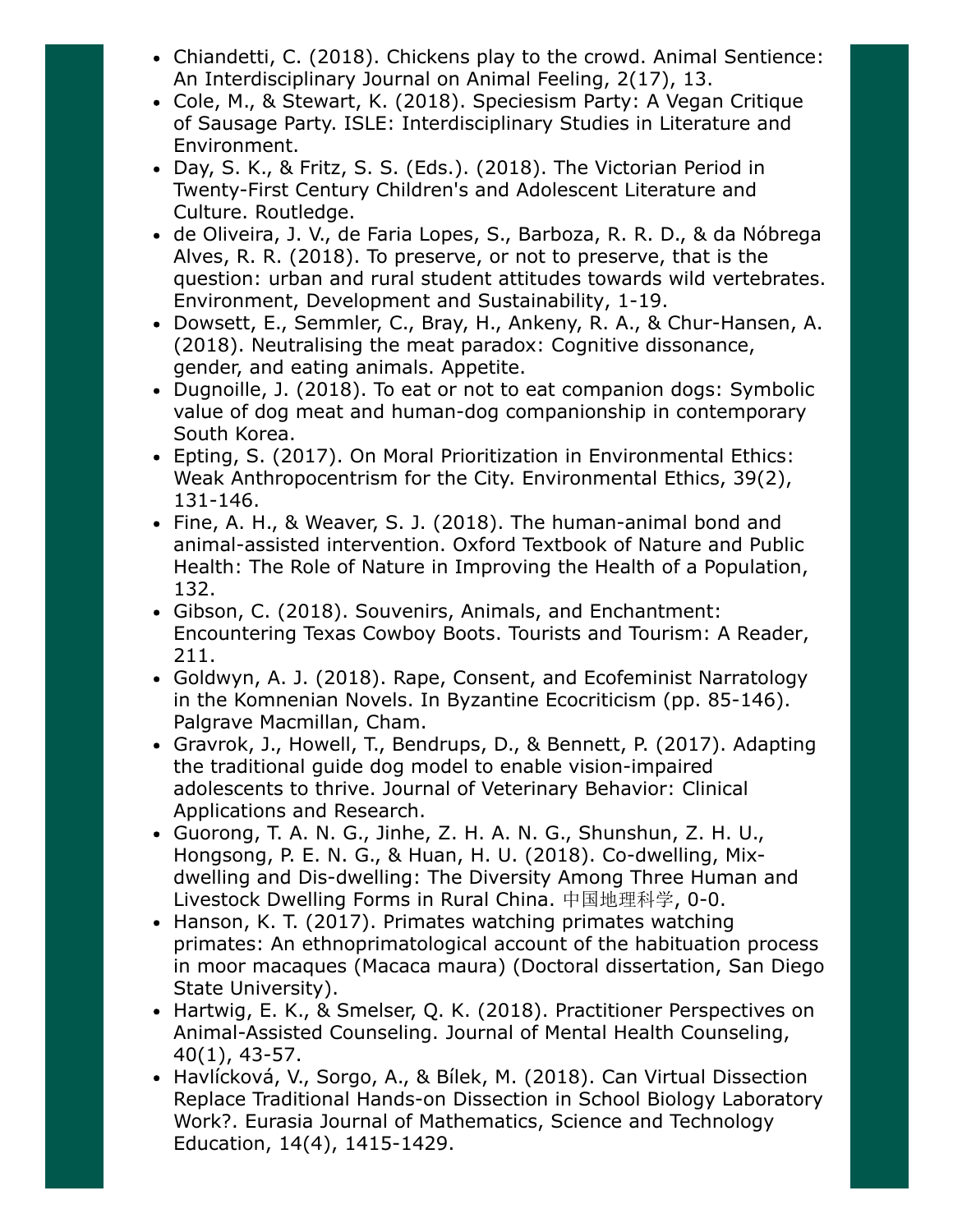- Hay, C. E. A. (2017). Socialism and Animal Ethics (Doctoral dissertation, Department of Politics and International Relations).
- Heðinsdóttir, K., Kondrup, S., Röcklinsberg, H., & Gjerris, M. (2018). Can Friends be Copied? Ethical Aspects of Cloning Dogs as Companion Animals. Journal of Agricultural and Environmental Ethics, 1-13.
- Heerde, J. A., Jones, M. G., & Fotiadis, P. (2017). 'Happiness is hugging a therapy dog': Exploring the use of animal assisted interventions with youth experiencing homelessness. Parity, 30(10), 47.
- Hracs, L. (2018). An Event Structure Approach to the Human vs. Non-human Distinction. In 35th West Coast Conference on Formal Linguistics (pp. 186-193). Cascadilla Proceedings Project.
- Jemelka, P., & Gluchman, M. (2017). Anthropomorphism as a methodological problem of animal ethics (in the memory of Sir Patrick Bateson). Ethics & Bioethics, 7(3-4), 169-176.
- Johns, C. W. (2017). Anthroponotic Neurosis: Interspecies Conflict in Clinical Animal Studies.
- Johnson, R. A., Albright, D. L., Marzolf, J. R., Bibbo, J. L., Yaglom, H. D., Crowder, S. M., ... & Osterlind, S. (2018). Effects of therapeutic horseback riding on post-traumatic stress disorder in military veterans. Military Medical Research, 5(1), 3.
- Jones, C. J. (2017). Differentiating the Effects of Animal-Assisted Versus Equine Facilitated Psychotherapy on Positive Psychological Outcomes Through a Stress Induction Context.
- Kim, J. (2018). Christian Anthropology in an Age of Science: Between Anthropocentrism and Non-Anthropocentrism. The Expository Times, 0014524617753327.
- Kopnina, H., Washington, H., Taylor, B., & Piccolo, J. J. (2018). Anthropocentrism: More than Just a Misunderstood Problem. Journal of Agricultural and Environmental Ethics, 1-19.
- Legge, M. M., & Robinson, M. (2018). Animals in Indigenous Spiritualities: Implications for Critical Social Work.
- Lotze, H. K., Guest, H., O'Leary, J., Tuda, A., & Wallace, D. (2018). Public perceptions of marine threats and protection from around the world. Ocean & Coastal Management, 152, 14-22.
- McDonald, S. E. (2018). Animal maltreatment in households experiencing family violence. The Routledge International Handbook of Human Aggression: Current Issues and Perspectives.
- Mervin, M. C., Moyle, W., Jones, C., Murfield, J., Draper, B., Beattie, E., ... & Thalib, L. (2018). The Cost-Effectiveness of Using PARO, a Therapeutic Robotic Seal, to Reduce Agitation and Medication Use in Dementia: Findings from a Cluster-Randomized Controlled Trial. Journal of the American Medical Directors Association.
- Muraco, A., Putney, J., Shiu, C., & Fredriksen-Goldsen, K. I. (2018). Lifesaving in Every Way: The Role of Companion Animals in the Lives of Older Lesbian, Gay, Bisexual, and Transgender Adults Age 50 and Over. Research on Aging, 0164027517752149.
- Narayanan, Y. (2018). Cow Protectionism and Bovine Frozen-Semen Farms in India. Society & Animals.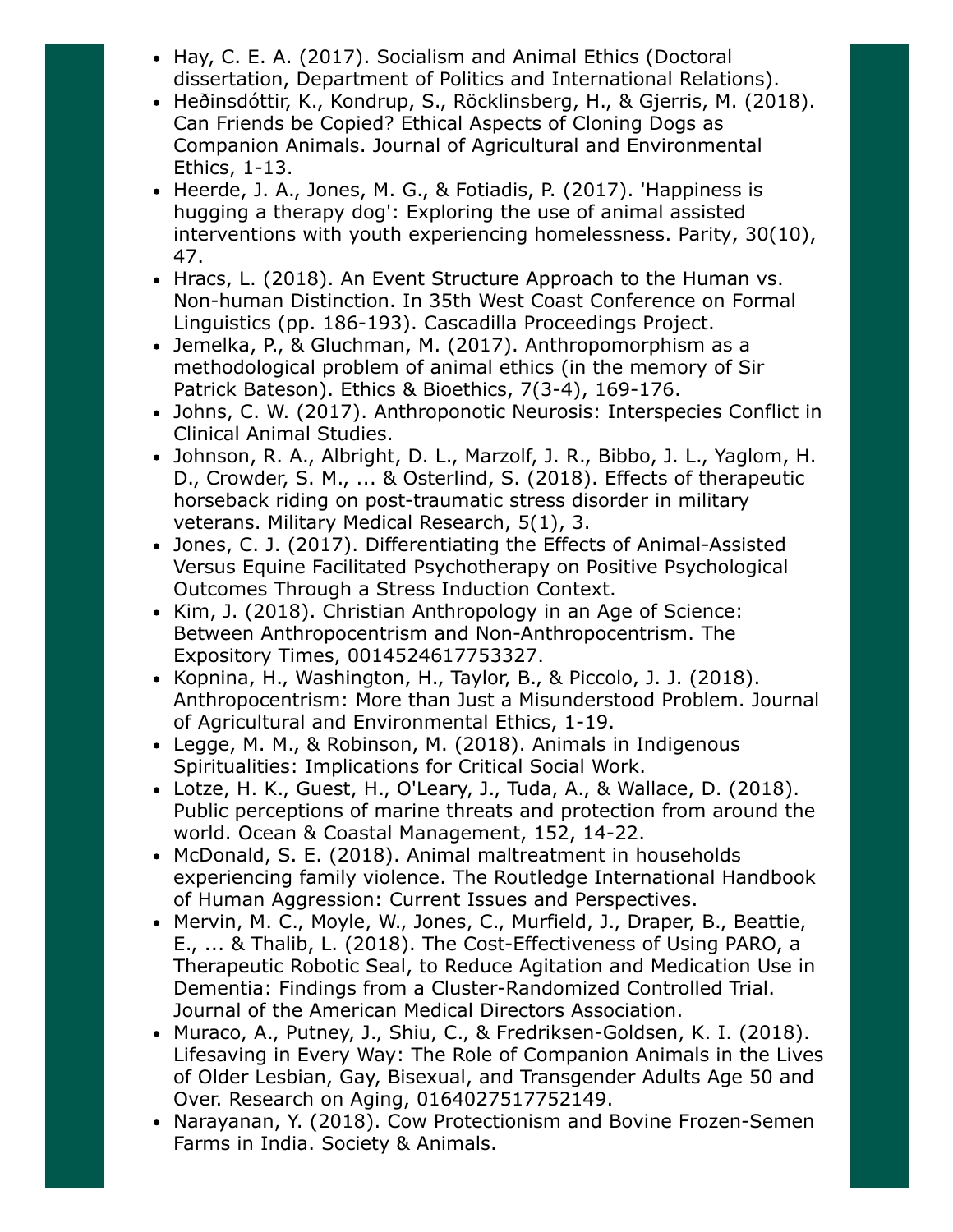- Nazimi, L., Robbins, W. D., Schilds, A., & Huveneers, C. (2018). Comparison of industry-based data to monitor white shark cage-dive tourism. Tourism Management, 66, 263-273.
- Noda, A. A. L. (2018). Reconstructing the Wilderness: Finding Identity, Culture and Values in Filipino Children's Literature. Journal of Ecocriticism, 8(1), 1-8.
- Owens, N., & Grauerholz, L. (2018). Interspecies Parenting: How Pet Parents Construct Their Roles. Humanity & Society, 0160597617748166.
- Poirier, N., & Tomasello, S. (2017). Polar Similar: Intersections of Anthropology and Conservation. Animalia.
- Polking, A. K., Cornelius-White, J. H., & Stout, T. L. (2017). Doggone Good? Potential Benefits of Assistance Animals for Students on College Campuses. AHEADAssociation on, 30(3), 237.
- Prokop, P. (2018). Natural Selection Influences the Reactions of Children to Potentially Dangerous Animals. Eurasia Journal of Mathematics, Science and Technology Education, 14(4), 1397-1406.
- Ramgopal, S., Brungo, L. B., Bykowski, M., Pitetti, R., & Hickey, R. (2018). Dog bites in a US county: age, body part, and breed in pediatric dog bites. Acta paediatrica.
- Rodrigo-Claverol, M., Malla-Clua, B., Rodrigo-Claverol, E., Jové-Naval, J., Bergadà-Bell-lloc, J., & Marsal-Mora, J. R. (2018). Animalassisted Therapy for the Emotional Well-being of Children with Intellectual Disabilities and Behavioral Disorders.
- Roth, D. (2018). Eleanor Shoreman-Quimet and Helen Kopnina: Culture and Conservation. Beyond Anthropocentrism. Human Ecology, 1-3.
- Rousseva, L. (2017). Exploring the relationship between violence against animals and human violence. A Journal for Undergraduate Research in the Netherlands Volume 1, number 1 December 2017, 1(1), 6-12.
- Rusu, A. S., Pop, D., & Turner, D. C. (2018). Geographically Apart, Attitudinally Very Close: A Comparison of Attitudes toward Animals between Romania and Mexico City. People and Animals: The International Journal of Research and Practice, 1(1), 2.
- Schmidek, A., de Oliveira, B. N., Trindade, P., & da Costa, M. R. P. (2018). Gentle Handled Foals Generalise Responses to Humans. JABB-Online Submission System, 6(1), 1-5.
- Schuurman, N., & Franklin, A. (2018). A good time to die: Horse retirement yards as shared spaces of interspecies care and accomplishment. Journal of Rural Studies, 57, 110-117.
- Scott, S., Jong, E., McArthur, M., & Hazel, S. J. (2018). Follow-up surveys of people who have adopted dogs and cats from an Australian shelter. Applied Animal Behaviour Science.
- Stobie, C. E. (2018). The Good Wife? Sibling Species in Han Kang's The Vegetarian. ISLE: Interdisciplinary Studies in Literature and Environment.
- Theorell, T., & Osika, W. (2018). Public health impact of nature contact-intervention and rehabilitation. Oxford Textbook of Nature and Public Health: The Role of Nature in Improving the Health of a Population, 123.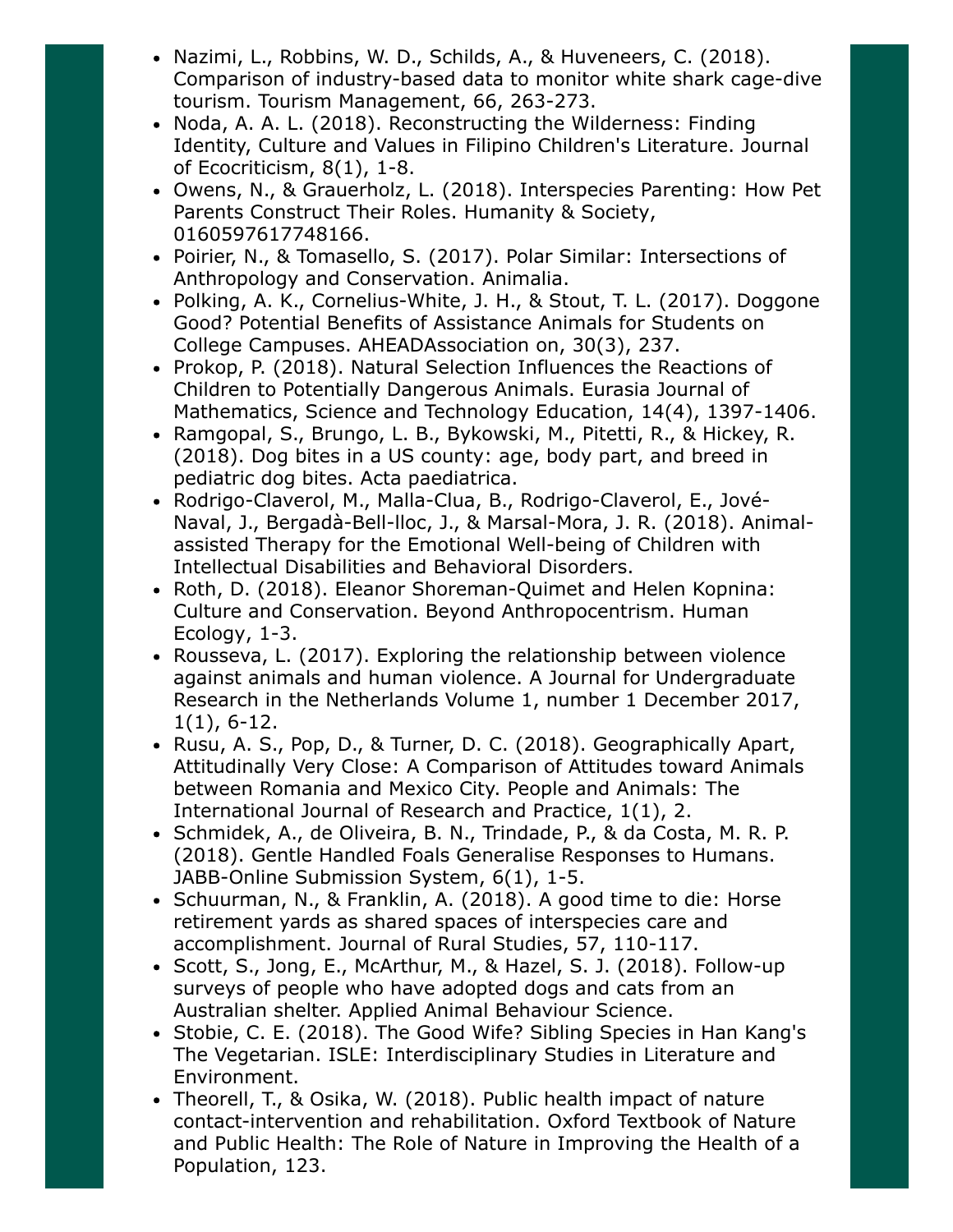- Wrenn, C. L. (2018). "Can't We All Just Get Along? Factionalism in Animal Rights" Critical Mass: Newsletter of the Section on Collective Behavior and Social Movements, American Sociological Association 42 (2): 4-6.
- Wright, L. (2018). Introducing Vegan Studies. ISLE: Interdisciplinary Studies in Literature and Environment.
- Wüst-Ackermann, P., Vollmer, C., Randler, C., & Itzek-Greulich, H. (2018). The Vivarium: Maximizing Learning with Living Invertebrates-An Out-of-School Intervention Is more Effective than an Equivalent Lesson at School. Insects, 9(1), 3.

# **Journals**

**Zeitschrift für Kritische Tierstudien** is an inter- and multidisciplinary peer-reviewed journal. The first volume will be published in December 2018. Authors include both junior researchers and established specialists in Human Animal Studies, as well as activists of the Animal Liberation and Total Liberation Movement, who are pursuing an emancipatory, abolitionist, critical, non-reformist approach. Zeitschrift für Kritische Tierstudien aims to proceed, together with other liberation movements, intersectionally against existing systems of power and any form of suppression. Zeitschrift für Kritische Tierstudien is a German-language journal that also accepts contributions in English. In order to maintain scientific standards, submitted articles are assessed in an anonymous peer review process. Accepted contributions submitted by May 31 will be published in December of the same year. Manuscripts with a volume of up to 50,000 characters can now be submitted as .doc, .docx, .rtf, or .odt files to [kritischeTierstudien@gmx.de](mailto:kritischeTierstudien@gmx.de).

The editors are seeking papers on the theme of "**Animals with (or** without) Borders" for the summer 2018 issue of the semi-annual scholarly journal, Pakistan Journal of Historical Studies (PJHS), published by the Indiana University Press (Bloomington, USA). This guest-edited issue explores the interaction between human boundaries and animal lives. As a historical phenomenon, such interaction would include the imposition of borders on existing trade routes and seasonal migration of pastoral societies, and attempts to politically corral animals to fit human boundaries. Socially, it might address problems such as the difference in animal production or welfare on two sides of a border. Politically, it would extend to veterinary, epidemic and tax controls on the movement of animals or animal products, and the role of infrastructure and development capital in the regional development of breeding and production chains. For more information or to propose an idea, please email [pjhs@khaldunia.org](mailto:pjhs@khaldunia.org) (cc to thomas dubois@yahoo.com and [hak@khaldunia.org](mailto:hak@khaldunia.org)). Deadline for submitting articles is April 20. Manuscripts should be submitted through the **Indiana University Press** website.

The International Association of Human-Animal Interaction Organizations [has a new journal, People and Animals: The International Journal of](http://iahaio.org/journal/aim-scope/)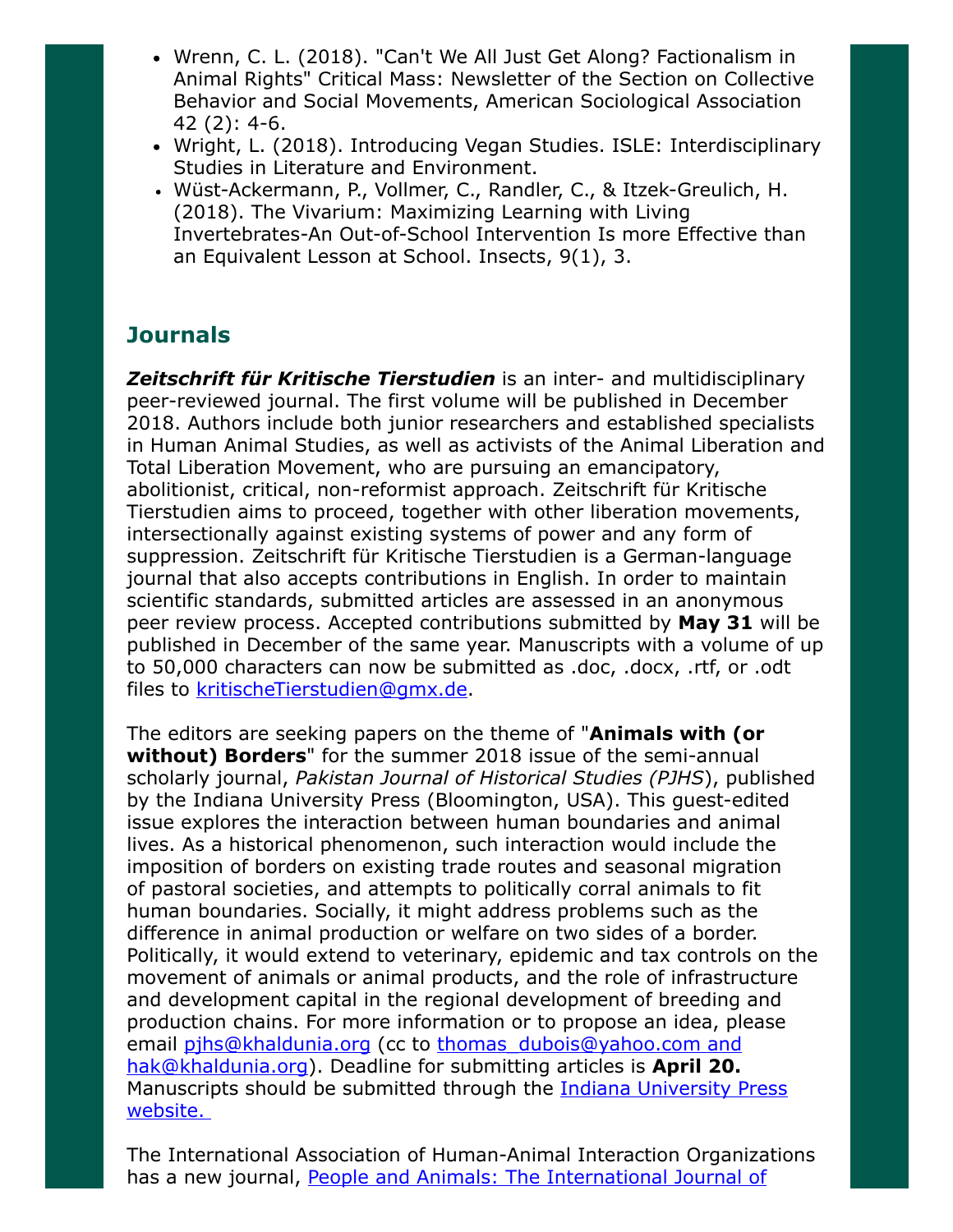#### [Research and Practice \(PAIJ\)](http://iahaio.org/journal/aim-scope/) .

**Anthrozoös** Volume 31(1) is now available online. You can access the table of contents and the abstracts directly from the [journal's website](http://www.tandfonline.com/toc/rfan20/current).

**Configurations**, the journal of SLSA (The Society for Literature, Science, and the Arts) is seeking submissions for a special issue on Science Studies and the Blue Humanities, edited by Stacy Alaimo. The editors are interested in essays, position papers, provocations, and artist statements that explore the significance of science studies for the development of the blue humanities. As oceans and bodies of fresh water increasingly become sites for environmentally-oriented arts and humanities scholarship, how can the emerging blue humanities best engage with the theories, questions, paradigms, and methods of science studies? How do questions of scale, temporality, materiality, and mediation emerge in aquatic zones and modes? How can literature, art, data visualization, and digital media best respond to the rapidly developing sciences of ocean acidification and climate change as well as the less publicized concerns such as the effect of military sonar on cetaceans? Work on postcolonial/decolonial science studies, Traditional Ecological Knowledge (TEK), indigenous sciences, and citizen science especially welcome. Please submit 5,000-7,000 word essays; 3,000 word position papers or provocations; or 2,000 word artist statements (with one or two illustrations or a link to a digital work); to **Stacy Alaimo**, by **February 1**, for consideration. All essays will be peer-reviewed, following the standard editorial procedures of Configurations.

#### Upcoming Meetings

Are you going to a conference this year? If so, we would love your help with distributing ASI flyers to promote our human-animal studies programs! If you'd like to help, please email [margo@animalsandsociety.org](mailto:margo@animalsandsociety.org). Thank you!

"Thinking About Animals" Conference. March 1-2, Brock University, St. Catharines, Ontario, Canada. For more information, please email animalconference@brocku.ca

The Value of Sentience: Empathy, Vulnerability and Recognition: A Conference on Animal Ethics. March 7-9, Ardmore House, University College Dublin, Ireland.For enquiries, please contact Patrizia Setola at patrizia.setola@ucd.ie

Radical Ecological Conversion After Laudato Si': Discovering the intrinsic Value of all Creatures, Human and Non-human. March 7-8, the Pontifical Gregorian University in Rome. Please register by emailing *[georgiaholysee@gmail.com](mailto:georgiaholysee@gmail.com).* 

**2018 Association of Professional Humane Educators** (APHE) annual humane education conference. March 7-9, Orlando, Florida.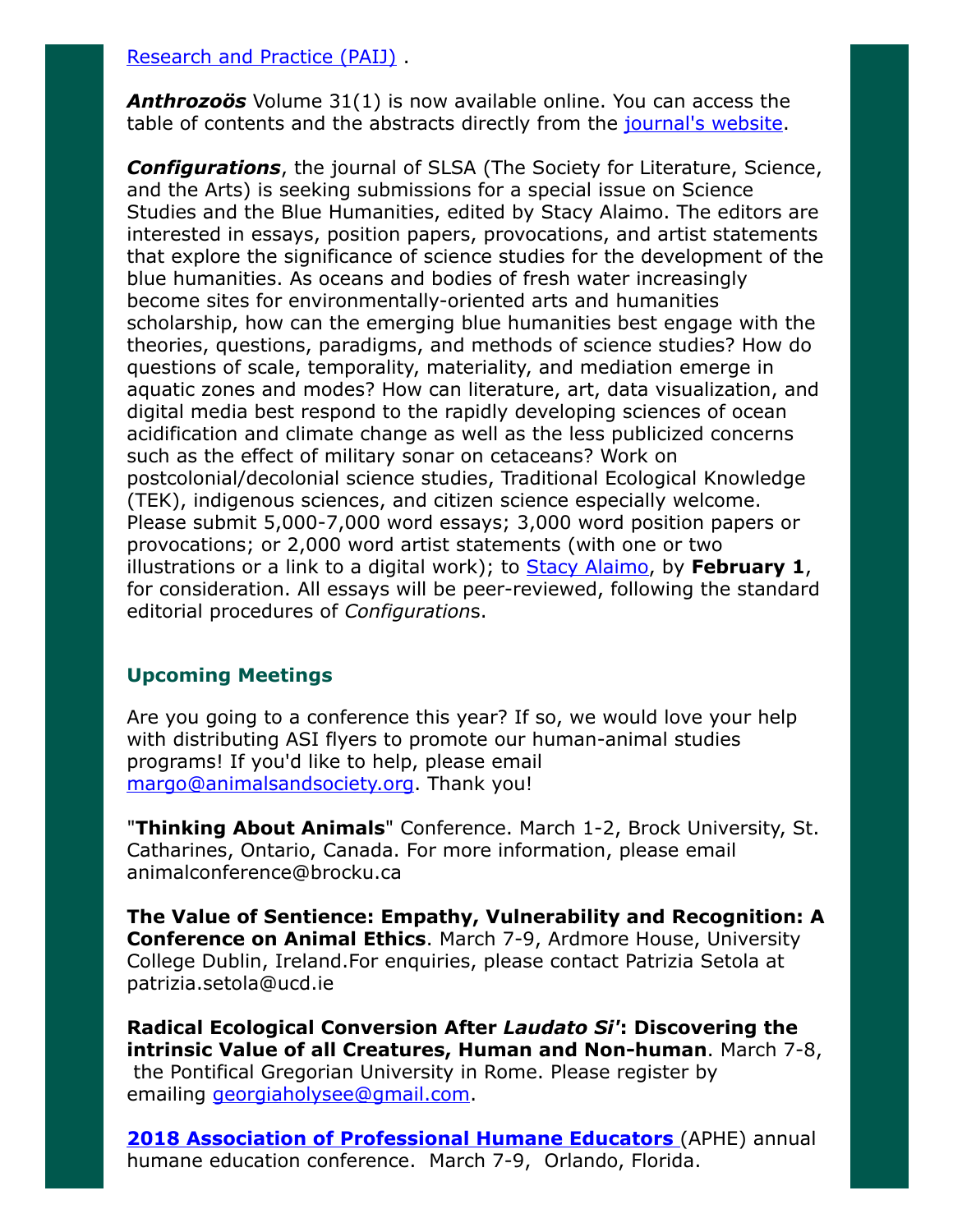Animals in the Humanities: Relations, Representations, and **Ethical Implications.** March 23-24, Roanoke College, Virginia. Please email [mdharris@roanoke.edu](mailto:mdharris@roanoke.edu) for information.

[NEW PERSPECTIVES IN ENVIRONMENTAL HISTORY: A Northeast](http://environmentalhistory.yale.edu/) **Regional Conference**. April 14, Yale University.

[Equine Cultures in Transition: "Human-Horse Relationships in](http://www.leedsbeckett.ac.uk/events/faculty-events/equine-cultures-in-transition/) Work and Play." June 19-21, Leeds Beckett University in the UK.

Centre for Media and Celebrity Studies (CMCS) 7th International [Conference: Bridging Gaps: Where is Ethical Glamour in Celebrity](http://cmc-centre.com/conferences/lisbon2018/) Culture? July 1-3, Lisbon, Portugal.

27th International ISAZ conference: Animals in Our Lives: [Multidisciplinary Approaches to the Study of Human-Animal](http://www.isaz2018.com/) **Interactions.** July 2-5, Sydney, Australia.

Excavating multispecies landscapes: temporalities, materialities and the more-than-human Anthropocene. August 28-31, Cardiff University.

Being Well Together: human-animal collaboration, companionship and the promotion of health and wellbeing. September 19-21, Centre for the History of Science, Technology and Medicine (CHSTM), University of Manchester (UK).

## Calls for Papers: Conferences

Centre for Media and Celebrity Studies (CMCS) 7th International [Conference: Bridging Gaps: Where is Ethical Glamour in Celebrity](http://cmc-centre.com/conferences/lisbon2018/) Culture? July 1 - 3, 2018, Lisbon, Portugal. The fashion modeling industry has occupied a significant area in celebrity culture. For the past forty decades, popular models, actors, authors, and athletes among many public figures have participated in photo shoots and runway shows, stylized their profile, and built their persona brand through visual and literary expressions of fashion. These expressions of fashion have played a key role in publicity and promotion of their brands. For fans, they are 'role models' who help constructing subjectivity and become objects of study, especially when it comes to beauty ideals and sexual objectification of the body. For Elizabeth Wissinger, the "glamour labour" involved in selffashioning, surveillance, and branding is essential to production of consumer values and desire of bodies. However, is the labour sustainable from the perspective of social and environmental ethics? The Centre for Media and Celebrity Studies (CMCS) Bridging Gaps conference, in association with sponsors Centre for Ecological, Social, and Informatics Cognitive Research (ESI.CORE) and WaterHill Publishing uses a reflective practice paradigm and asks an urgent question, "Where is Ethical Glamour in Celebrity Culture?" The conference problematizes what it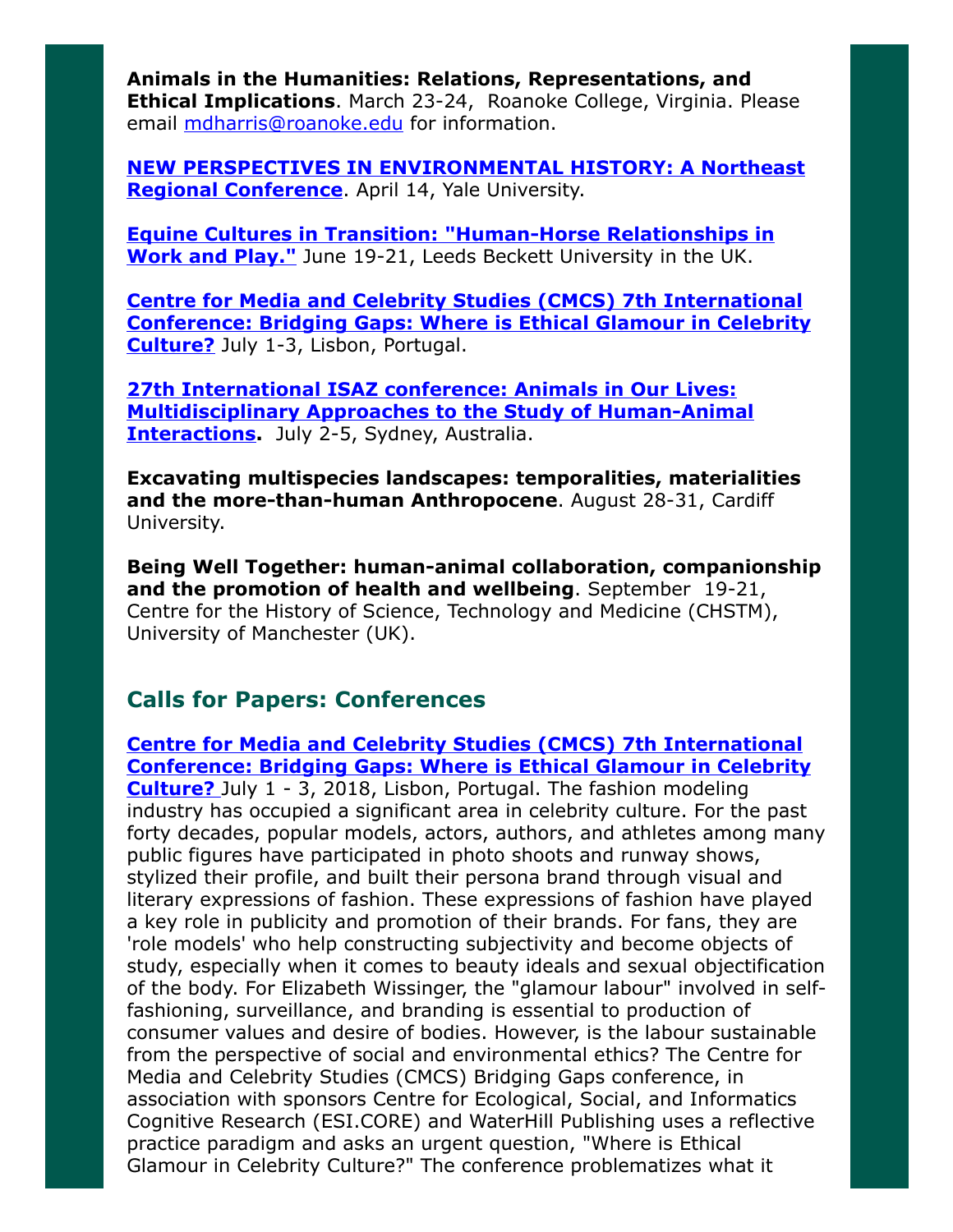means to be a "model" and invites academics, models, journalists, publicists, producers and guests to attend, speak and collaborate for research and development in the field of study. The format of the conference aims at being open and inclusive ranging from interdisciplinary academic scholars to practitioners involved in all areas of celebrity culture, fandom, fashion and journalism. The conference combines paper presentations, workshop panels, roundtables, slideshows, and interviews that aim to bridge gaps in celebrity activism, persona branding, and fashion education. Working papers and media productions will be considered for the conference. Interested persons should submit a 250 word abstract or workshop / roundtable proposal, including a title, your name, e-mail address, and affiliation if applicable, to conference Chairs Dr Ana Jorge and Dr Samita Nandy at [celebstudies2018@gmail.com](mailto:celebstudies2018@gmail.com). Abstract submission deadline: January 31.

Humans and other animals share spaces, impact each other daily through work and leisure, and create communities together. Levi Strauss is famous for saying animals are "good to think with." As anthropology is beginning to make the post-humanist or animal turn, it is time to think about how animals affect and create each other and humans in various symbolic and material ways, constantly crossing and redrawing communal, ethical, and practical boundaries. Tim Mitchell writes about "making the mosquito speak", and how these small malaria-carrying animals had an impact on the outcome between the British and German forces during the Second World War in Egypt. Scholars have gradually asked questions about the human-animals in the West or Global North, but what about the Global South, specifically the Middle East and North Africa (MENA)? The animals in this region pervade almost every aspect of culture and history. This panel asks: what is the human-animal relationship in the MENA region, how are animals used and viewed, how are animals (livestock, pets, sporting animals, wildlife) treated and what are the attitudes toward them. This panel will examine this interchange of animals in cultures past and present. Papers focusing on single countries, regions or comparative studies examining multiple locales or countries are welcome, as are papers from any single or combined disciplinary perspectives. Authors are asked to submit a paper title, abstract (300- 400 words), their professional or institutional affiliation, and contact information to *qui.talley@gmail.com*. Please include MESA in the email title. Academic, non-academic, or other professional authors are invited to apply. In cases of co-authored works, only one submission (including the same information for each author) should be made. Papers will be accepted in English only. The deadline for abstract submissions is midnight, January 31.

Animals in the Humanities: Relations, Representations, and **Ethical Implications.** March 23-24, Roanoke College, Virginia. Does the presence of animals in culture call the very nature of the humanities into question? The human condition has always been defined in relation to the animal, from the ancients to contemporary "post-humanist" thinkers. Yet our relationships with animals have always been ambivalent and ambiguous. Pampered as pets, raised and killed in horrendous conditions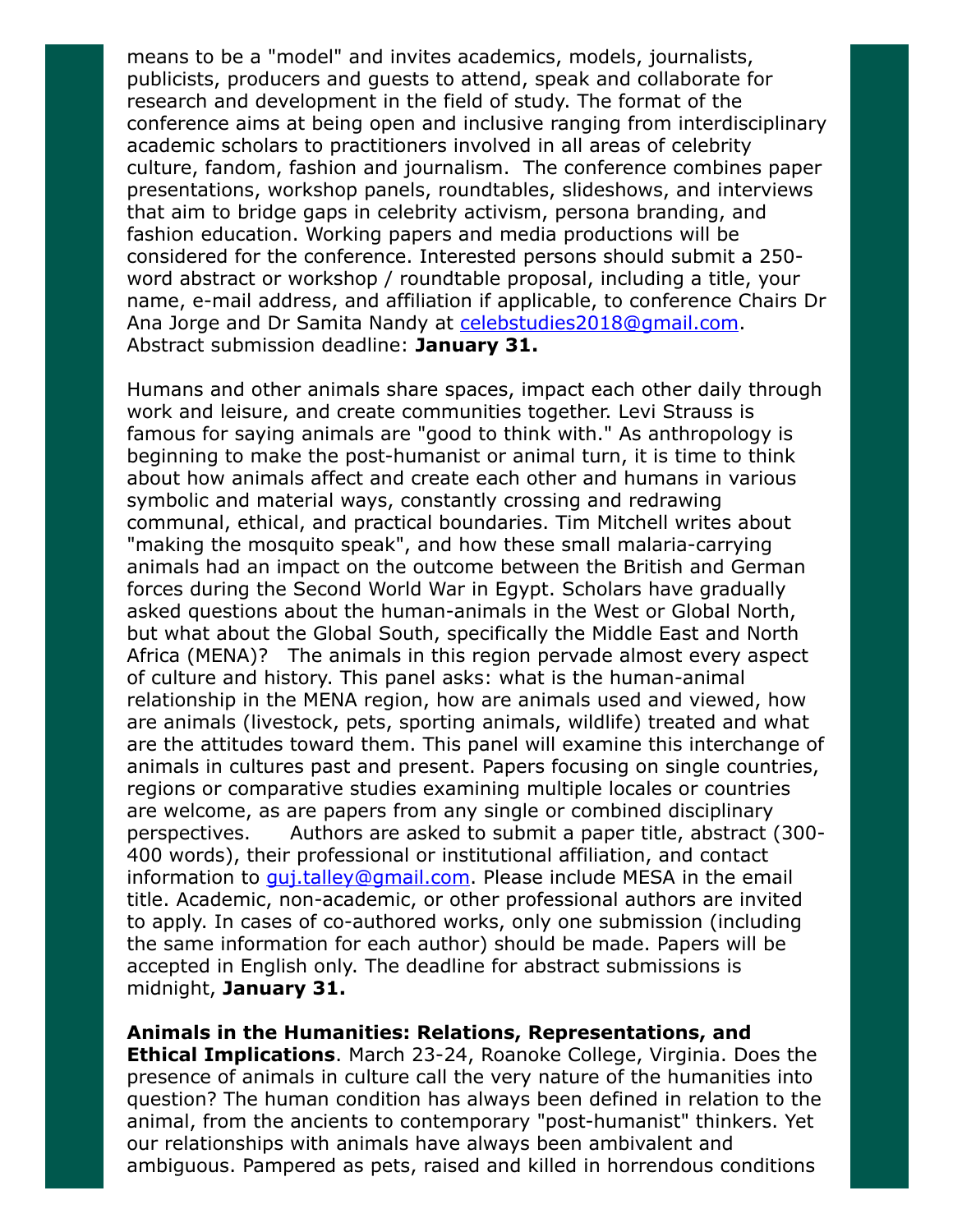as food, we idolize, exploit, and overlook them. Patriarchal culture has often linked animality with women (and the indigenous) and rationality with men (and civilization). To challenge some of these traditional practices and categories, recent studies of animals in culture have raised important theoretical questions about what constitutes the humanities. For example, why has there been an "animal turn" in the humanities? Why are so many intellectuals challenging the human-animal binary? Are animals no longer the "absolute other"?How did the representation of animals change after Descartes, Darwin, Derrida, and Harroway? How has the recent interest in animal cognition altered animals' ethical status? This conference welcomes submissions exploring ANY QUESTION concerning animals in the humanities. For further information, please contact Marwood Larson-Harris (*[mdharris@roanoke.edu](mailto:mdharris@roanoke.edu)*). Page-long proposals are due by February 5, 2018.

#### Excavating multispecies landscapes: temporalities, materialities and the more-than-human Anthropocene. August 28-31, Cardiff University. This session invites contributions that engage with the ways in which nonhuman beings signal the Anthropocene in landscapes. Potential themes include (but are not limited to):

\* Changing and novel nonhuman agencies in response to the material transformation of landscapes

\* Absence/presence of nonhumans and folded temporalities in haunted/spectral landscapes

- \* Landscapes as multispecies worldings
- \* More-than-human affects in landscape encounters
- \* Speculative futures for more-than-human landscapes
- \* Transmogrification and monstrous landscapes

The organizers especially encourage contributions that unsettle anthropocentric and/or occidental readings of the Anthropocene in landscapes.

Please send abstracts of no more than 250 words to

[aurora.fredriksen@manchester.ac.uk](mailto:aurora.fredriksen@manchester.ac.uk) and c.a.wrigley@gmul.ac.uk by February 5.

## The Human-Animal Interaction (HAI) Interest Group of the

Gerontological Society of America (GSA) is calling for abstracts for talks to be included in a symposium centered on HAI and aging. The symposium will be submitted to GSA's Scientific Meeting which will take place November 14th to 18th in Boston, MA. All abstracts which fall under the conference theme of "The Purposes of Longer Lives" are welcome. Topics of interest include (but are not limited to) older adults': social capital, connectedness, loneliness, isolation, or integration; quality of life; or psychosocial well-being. Please send a provisional title and an abstract of up to 200 words to **Jessica Bibbo**. The submission deadline is 8 PM (EST) February 12.

Animals in the Humanities: Relations, Representations, and **Ethical Implications.** March 23-24, Roanoke College, Virginia. Does the presence of animals in culture call the very nature of the humanities into question? The human condition has always been defined in relation to the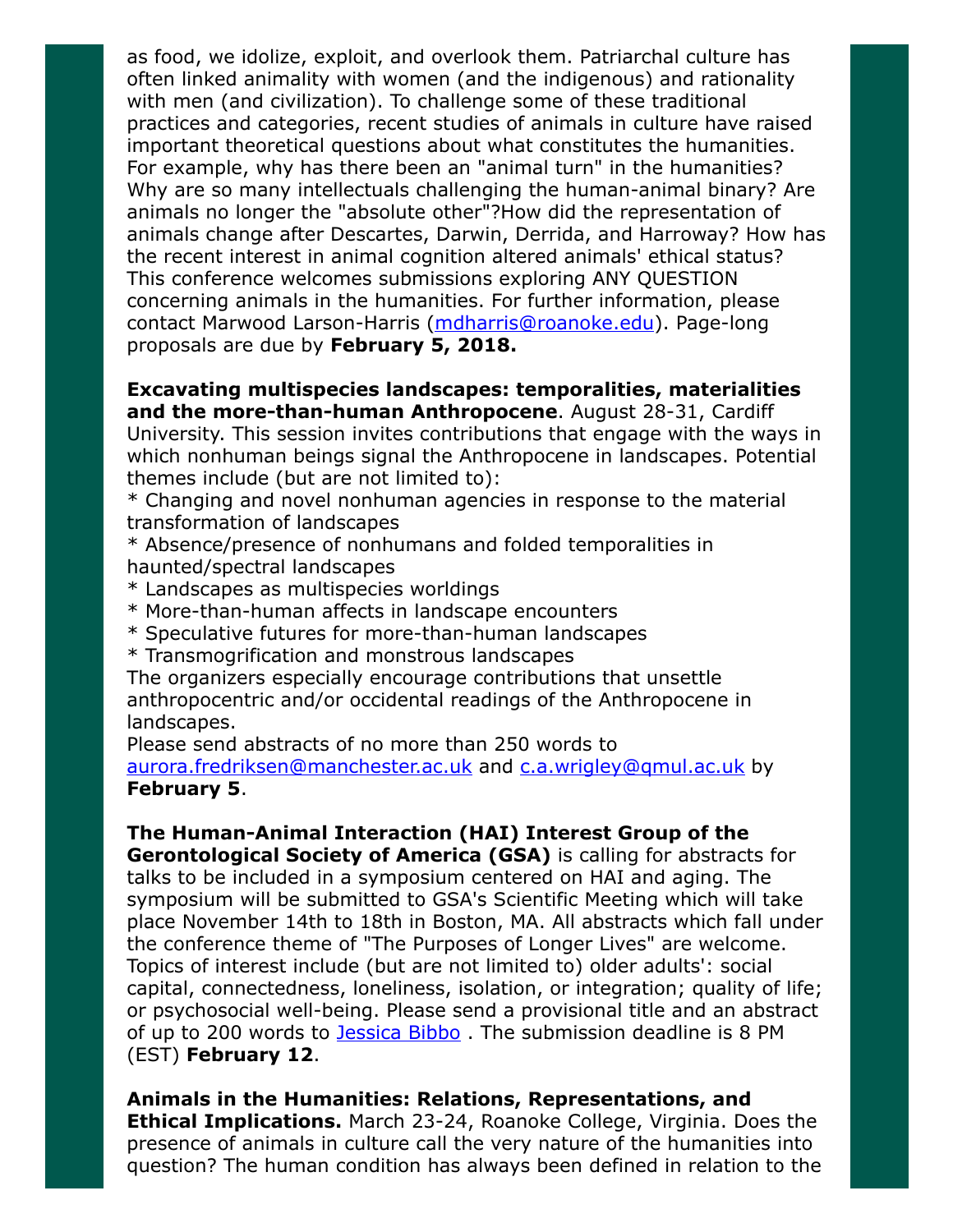animal, from the ancients to contemporary "post-humanist" thinkers. Yet our relationships with animals have always been ambivalent and ambiguous. Pampered as pets, raised and killed in horrendous conditions as food, we idolize, exploit, and overlook them. Patriarchal culture has often linked animality with women (and the indigenous) and rationality with men (and civilization). To challenge some of these traditional practices and categories, recent studies of animals in culture have raised important theoretical questions about what constitutes the humanities. For example, why has there been an "animal turn" in the humanities? Why are so many intellectuals challenging the human-animal binary? Are animals no longer the "absolute other"?How did the representation of animals change after Descartes, Darwin, Derrida, and Harroway? How has the recent interest in animal cognition altered animals' ethical status? This conference welcomes submissions exploring any question concerning animals in the humanities. For further information, please contact [Marwood Larson-Harris.](mailto:mdharris@roanoke.edu) Page-long proposals are due by February 15.

#### (UN)COMMON WORLDS: CONTESTING THE LIMITS OF HUMAN-ANIMAL COMMUNITIES: A Human-Animal Studies Conference.

August 7-9, Turku, Finland. Humans and other animals share spaces and create communities together. They touch each other in various symbolic and material ways, constantly crossing and redrawing communal, ethical and very practical boundaries. As of late, this multifarious renegotiation of human-animal relations has sparked intense debates both in the public arena and in academia. For instance, Bruno Latour argues that the anthropocene (marking the massive human impact on ecosystems) creates a new territory in which traditional subject/object separations are no longer useful. What is called for is the transgressing or dissolving of these limits in order to "distribute agency as far and in as differentiated a way as possible" (Latour 2014, 16). Various inclusive, more-than-human notions, such as 'cosmopolitics' (Stengers 2010) or 'common worlds' (Latour 2004) are brought forward to this end. These discussions highlight what is becoming a core challenge for various disciplines and fields of study: how to live together in complex places, spaces and societies, with intersecting and overlapping borders and traces of cultures, histories and politics. Furthermore, the discussions bring forth the question of how to work against the premises of exclusive human agency and interest in order to explore and imagine multispecies futures. However, the various conceptualisations of inclusive, common worlds entail a risk of disregarding or devaluing that which is not shared: the aspects of multispecies lives that cannot be or become common but that nevertheless matter for shared existences. There is also the issue of becoming "common" - of territorialisations and inclusions of some beings to the exclusion of others. What will remain the "uncommon" (i.e. unconventional) in common worlds? Moreover, are common worlds envisaged as free of political struggles and borders? What are the politics of becoming common and remaining uncommon? With this Call we invite you to discuss and develop ideas about human-animal worlds both common and uncommon. We invite presentations from the fields including but not limited to social sciences, arts and humanities, natural and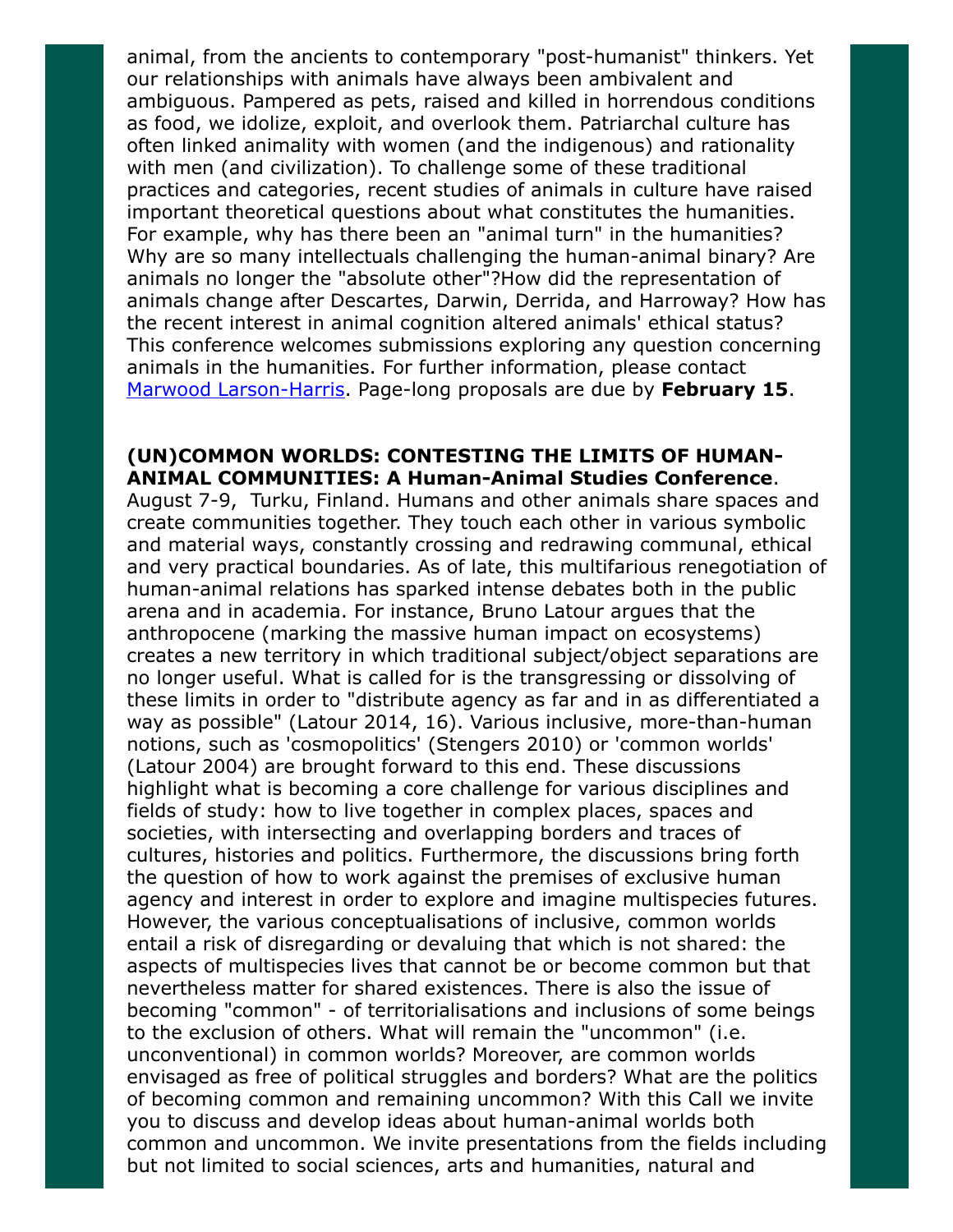environmental sciences and law. Prospective speakers are invited to submit an abstract by February 28 (max. 250 words) to [uncommonworlds2018@gmail.com](mailto:uncommonworlds2018@gmail.com) (preferably as a word document or a pdf file). Please include in your submission the title of your presentation, your name, affiliation, and contact information. The organizers also invite artists to present their work. If you are interested in this option, please contact the organizers to discuss your ideas.

[Maritime Animals: Telling Stories of Animals at Sea](https://research.kent.ac.uk/kentanimalhumanitiesnetwork/maritime-animals-conference/). April 26-27, 2019, National Maritime Museum, Greenwich, London, UK. The conference seeks to shed fresh light on maritime history by placing animals centre stage. Papers are sought which uncover all aspects of animals' involvements (and entanglements) with ships and their activities. For instance, what roles did animals play in famous maritime episodes? What were the experiences of animals on board ships, and to what extent is it possible to recover them? In what ways were managing, sharing with, and caring for, animals important concerns of ships' crews? What were the policies and procedures regarding keeping animals on board, and how did the presence of animals affect maritime practices? Moreover, the conference will explore the impact of sea-faring animals whether political, economic, cultural, or environmental - as maritime activities have knitted the world ever more closely together. What roles have animals played in colonial encounters and voyages of discovery, for instance? And how have animals functioned as cultural agents as well as commodities? Please send a short abstract (200-300 words) for a 20 minute paper to [Kaori Nagai](mailto:K.Nagai@kent.ac.uk) by May 15.

## Calls for Proposals: Books

The proposed volume, Meatsplaining: The Meat Industry and the **Rhetoric of Denial,** will explore the different rhetorical strategies employed by the meat industry to shield itself from public scrutiny and accountability. It will feature essays by scholars and activists from a variety of backgrounds and critical perspectives. The aim is to bring systematic attention to an integral part of modern capitalist power and domination that has long evaded critical analysis.This volume is designed for students and scholars of critical animal studies. It speaks to the many disciplines that contribute to the field of critical animal studies: media studies, rhetorical studies, philosophy, political science, sociology, and literature. This volume will also be of immense interest to the animal rights movement and plant-based health movement. It will thus hold broad appeal across academic and non-academic audiences.If you are interested in participating in this project, please submit an abstract of no more than 200 words, along with a brief bio and institutional affiliation, to [j.hannan@uwinnipeg.ca](mailto:j.hannan@uwinnipeg.ca) by Friday, February 16.

## Please Support our Human-Animal Studies Efforts